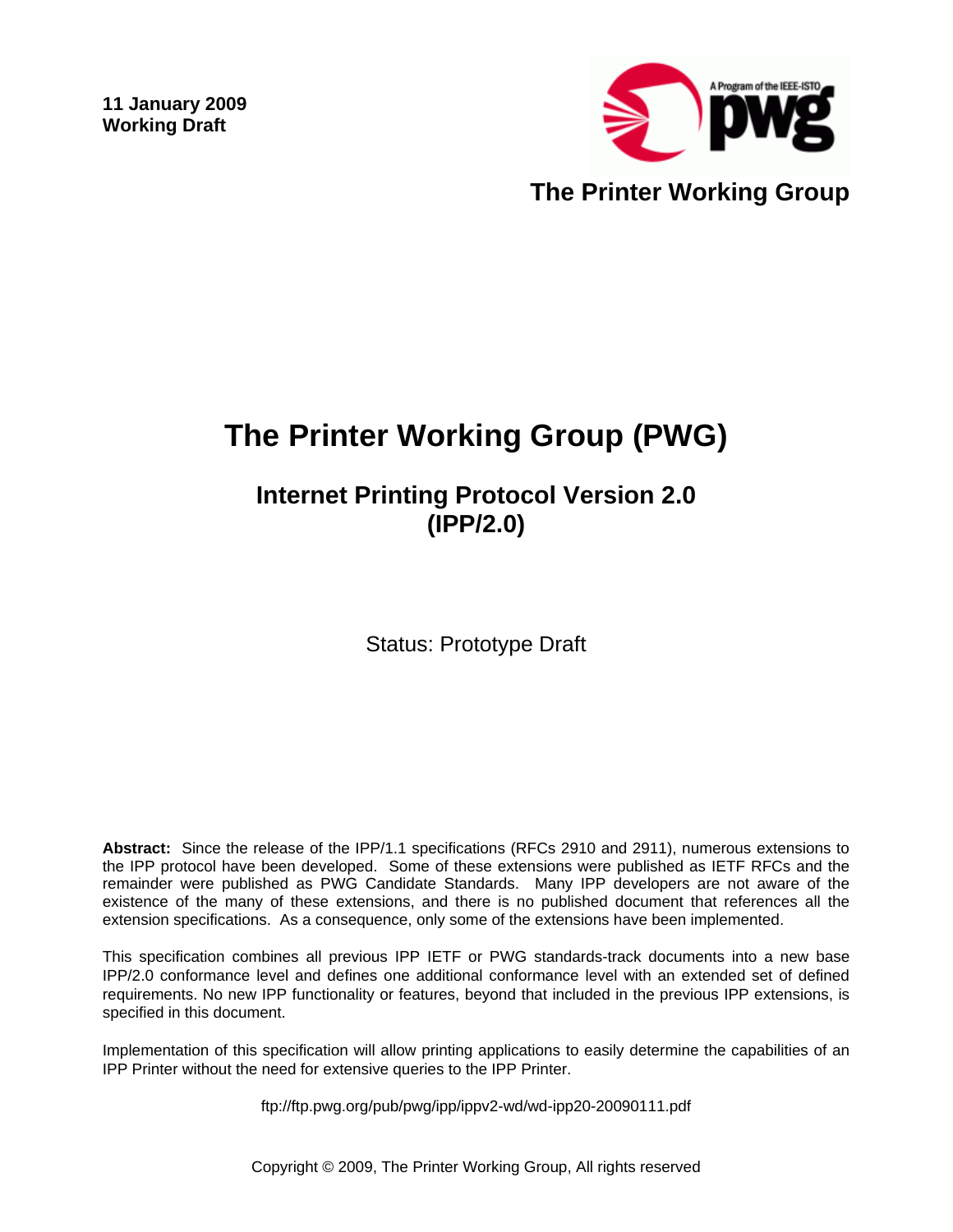#### **Copyright (C) 2009, The Printer Working Group. All rights reserved.**

This document may be copied and furnished to others, and derivative works that comment on, or otherwise explain it or assist in its implementation may be prepared, copied, published and distributed, in whole or in part, without restriction of any kind, provided that the above copyright notice, this paragraph and the title of the Document as referenced below are included on all such copies and derivative works. However, this document itself may not be modified in any way, such as by removing the copyright notice or references to the IEEE-ISTO and the Printer Working Group, a program of the IEEE-ISTO.

Title: Internet Printing Protocol Version 2.0

The IEEE-ISTO and the Printer Working Group DISCLAIM ANY AND ALL WARRANTIES, WHETHER EXPRESS OR IMPLIED INCLUDING (WITHOUT LIMITATION) ANY IMPLIED WARRANTIES OF MERCHANTABILITY OR FITNESS FOR A PARTICULAR PURPOSE.

The Printer Working Group, a program of the IEEE-ISTO, reserves the right to make changes to the document without further notice. The document may be updated, replaced or made obsolete by other documents at any time.

The IEEE-ISTO takes no position regarding the validity or scope of any intellectual property or other rights that might be claimed to pertain to the implementation or use of the technology described in this document or the extent to which any license under such rights might or might not be available; neither does it represent that it has made any effort to identify any such rights.

The IEEE-ISTO invites any interested party to bring to its attention any copyrights, patents, or patent applications, or other proprietary rights which may cover technology that may be required to implement the contents of this document. The IEEE-ISTO and its programs shall not be responsible for identifying patents for which a license may be required by a document and/or IEEE-ISTO Industry Group Standard or for conducting inquiries into the legal validity or scope of those patents that are brought to its attention. Inquiries may be submitted to the IEEE-ISTO by e-mail at:

ieee-isto@ieee.org.

The Printer Working Group acknowledges that the IEEE-ISTO (acting itself or through its designees) is, and shall at all times, be the sole entity that may authorize the use of certification marks, trademarks, or other special designations to indicate compliance with these materials.

Use of this document is wholly voluntary. The existence of this document does not imply that there are no other ways to produce, test, measure, purchase, market, or provide other goods and services related to its scope.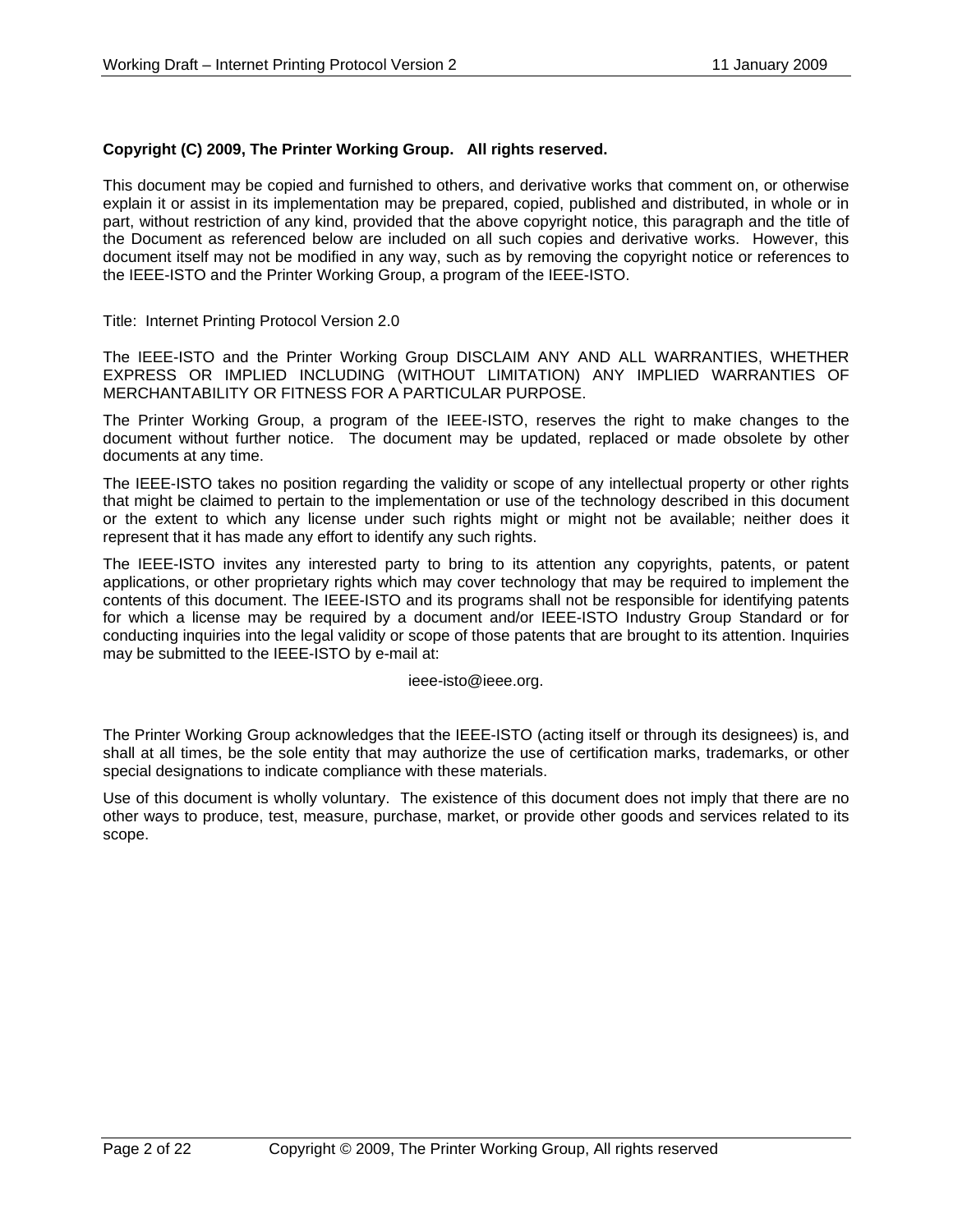### **About the IEEE-ISTO**

The IEEE-ISTO is a not-for-profit corporation offering industry groups an innovative and flexible operational forum and support services. The IEEE-ISTO provides a forum not only to develop standards, but also to facilitate activities that support the implementation and acceptance of standards in the marketplace. The organization is affiliated with the IEEE (http://www.ieee.org/) and the IEEE Standards Association (http://standards.ieee.org/).

For additional information regarding the IEEE-ISTO and its industry programs visit http://www.ieee-isto.org.

#### **About the IEEE-ISTO PWG**

The Printer Working Group (or PWG) is a Program of the IEEE Industry Standards and Technology Organization (ISTO) with member organizations including printer manufacturers, print server developers, operating system providers, network operating systems providers, network connectivity vendors, and print management application developers. The group is chartered to make printers and the applications and operating systems supporting them work together better. All references to the PWG in this document implicitly mean "The Printer Working Group, a Program of the IEEE ISTO." In order to meet this objective, the PWG will document the results of their work as open standards that define print related protocols, interfaces, procedures and conventions. Printer manufacturers and vendors of printer related software will benefit from the interoperability provided by voluntary conformance to these standards.

In general, a PWG standard is a specification that is stable, well understood, and is technically competent, has multiple, independent and interoperable implementations with substantial operational experience, and enjoys significant public support.

For additional information regarding the Printer Working Group visit: http://www.pwg.org

#### **Contact information:**

The Printer Working Group c/o The IEEE Industry Standards and Technology Organization 445 Hoes Lane Piscataway, NJ 08854 USA

IPP Web Page:

http://www.pwg.org/ipp/

IPP Mailing List:

ipp@pwg.org

Instructions for subscribing to the IPP mailing list can be found at the following link: http://www.pwg.org/mailhelp.html

Implementers of this specification are encouraged to join the IPP Mailing List in order to participate in any discussions of the specification. Suggested additions, changes, or clarification to this specification, should be sent to the IPP Mailing list for consideration.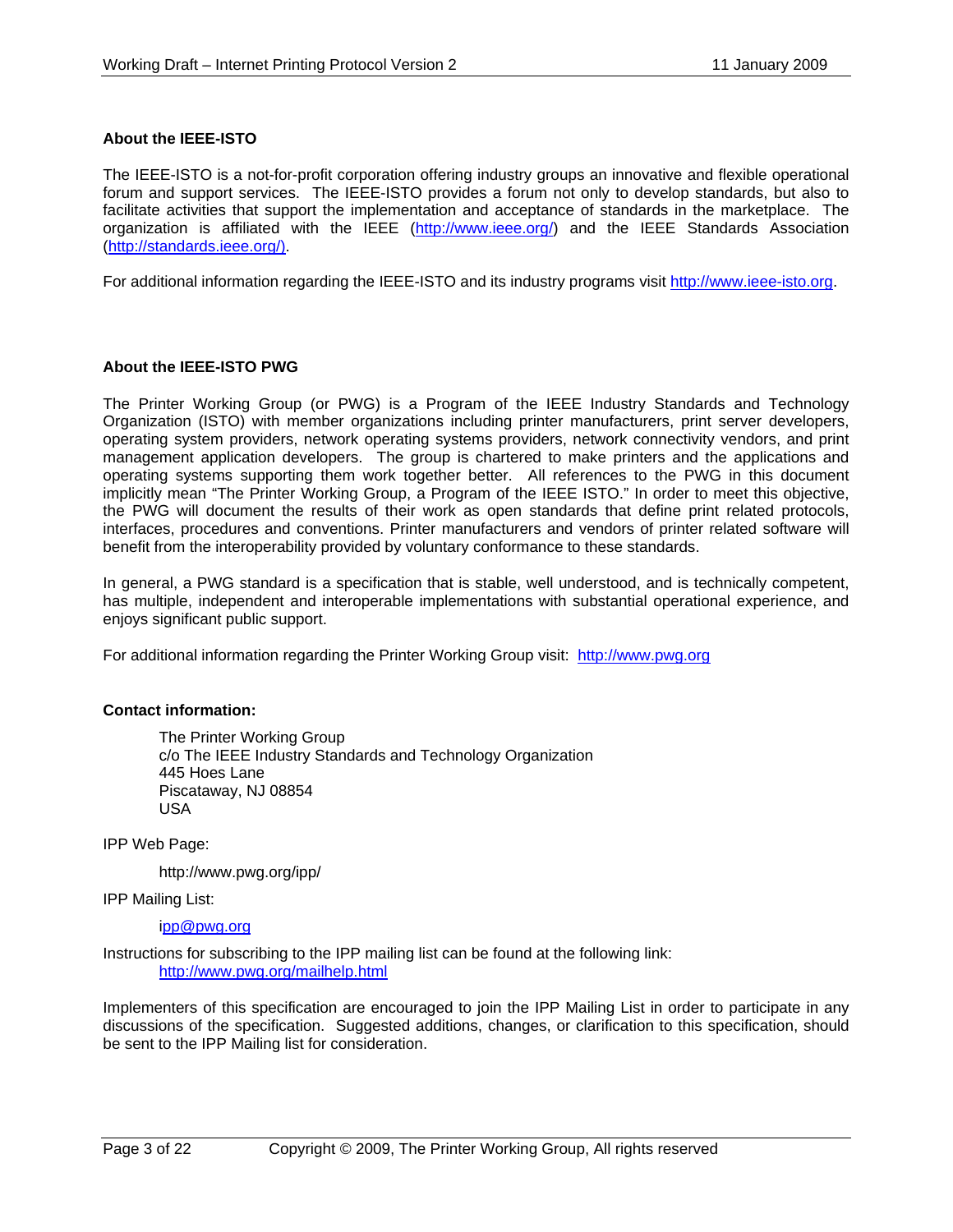# **Table of Contents**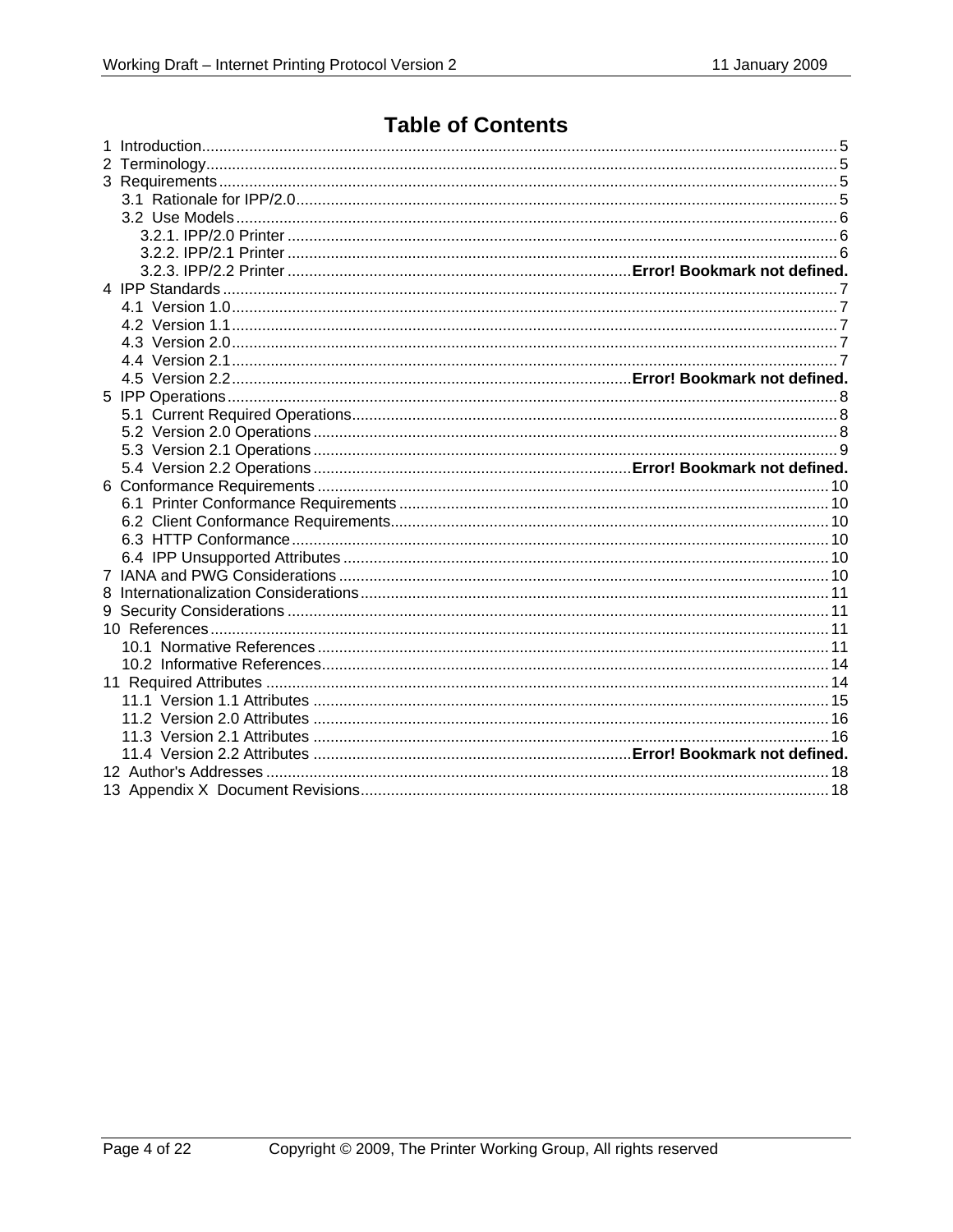# **1 Introduction (Informative)**

The original IPP/1.0 protocol specifications, [RFC2565] and [RFC 2566], were published by the IETF in April 1999. The subsequent IPP/1.1 protocol specifications, [RFC2910] and [RFC2911], were published by the IETF in September 2000. Since the release of IPP/1.1, an additional 16 IPP IETF or PWG standards-track extension specifications have been approved and published. Seven of these IPP extension specifications were published by the IETF and the remaining nine were published by the PWG.

The purpose of this document is to provide a single reference to all of the existing IPP IETF or PWG standards-track specifications and to define a new set of IPP/2.x versions that provide simple statements of the capabilities of an IPP Printer with respect to these IPP IETF or PWG standards-track extension specifications. IPP/2.x interoperable function sets are defined in section 2, Terminology below.

# **2 Terminology (Normative)**

This section defines the following terms that are used throughout this document:

Capitalized terms, such as MUST, MUST NOT, REQUIRED, SHOULD, SHOULD NOT, MAY, NEED NOT, and OPTIONAL, have special meaning relating to conformance as defined in [RFC2119]. If an implementation supports an IPP version defined in this document, then these terms apply; otherwise, they do not. These terms define conformance to this document only; they do not affect conformance to other documents, unless explicitly stated otherwise.

**IPP/2.0** – This IPP function set is targeted to an environment where a small number of users are typically physically located very close to the device. The device is typically a low speed IPP/2.0 Printer with a limited feature set tailored to the requirements of a small group of users. Routine maintenance, such as loading paper and clearing paper jams, is usually performed by the current user. The configuration of the IPP/2.0 Printer for special jobs, such as the need for a unique paper size or color, is also handled by the user requiring the changed configuration.

**IPP/2.1** – This IPP function set is targeted to an environment with more users and to devices with higher speed, and higher duty cycle rating than a IPP/2.0 Printer, but the primary difference is in the supported features, physical location, and maintenance of the device. A IPP/2.1 Printer is typically located in a central location with most users not very close physically. An End User's access to the IPP/2.1 Printer may be limited and maintenance is typically performed by assigned, trained personnel. Features such as paper size and type are typically fixed by site policies and are not easily modified for special use. IPP/2.1 Printers often have more post-processing features (such as punching, folding, stapling, etc.) than IPP/2.0 printers.

# **3 Requirements (Informative)**

# **3.1 Rationale for IPP/2.0**

The Printer MIB v2 [RFC3805] and Port Monitor MIB [PWG5107.1] define:

- (a) Model of Print Devices
- (b) Operations for Print Devices
	- prtGeneralReset
	- prtConsoleDisable
- (c) Groups of simple attributes for Print Devices
	- prtInputTable --> prtInputName
	- ppmPortTable --> ppmPortServiceNameOrURI
- (d) Conformance requirements for implementations of Printer MIB v2 and Port Monitor MIB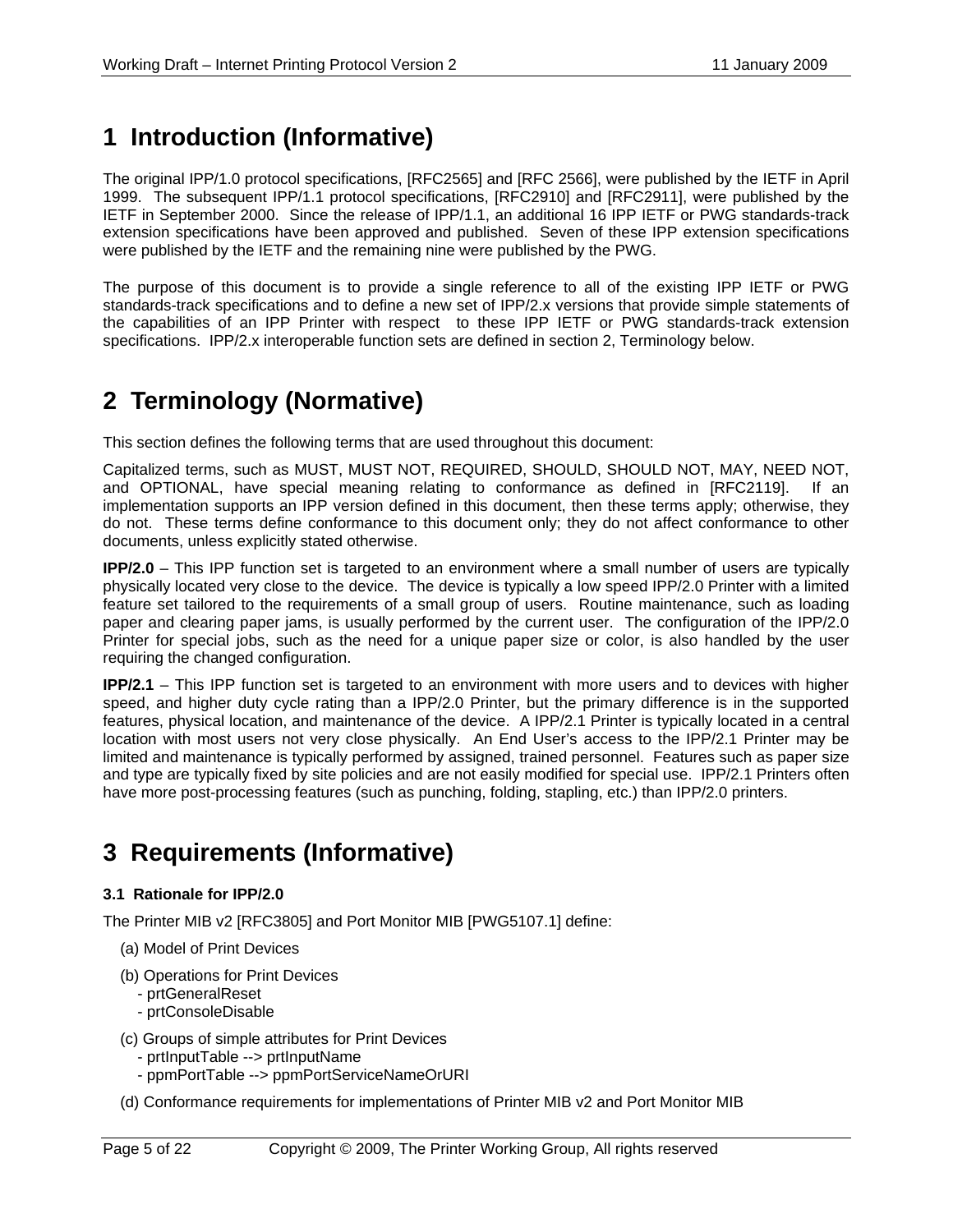The IPP/1.1 Model and Semantics [RFC2911] defines:

(a) Model of Print Services, Print Devices, and Print Jobs

- (b) Operations for Print Services and Print Jobs - Pause-Printer
	- Print-Job
- (c) Attributes for Print Services and Print Jobs
	- printer-location
	- job-id
- (d) Conformance requirements for implementations of IPP/1.1

The IPP/1.1 Encoding and Transport [RFC2910] defines:

- (a) Protocol Bindings for IPP/1.1
- HTTP with optional upgrade to TLS
- (b) Mappings of operations for Print Services and Print Jobs.
- (c) Conformance requirements for implementations of IPP/1.1

Later IETF and PWG standards-track specifications defined 16 IPP/1.1 extensions including:

- (a) New operations
	- Set-Printer-Attributes [RFC3380]
	- Resume-Job [RFC3998]
- (b) New attribute syntaxes - collection [RFC3382]
- (c) New objects
	- Subscription [RFC3995]
	- Document [PWG5100.5]

Some IPP Printers currently support functionality standardized in these IPP/1.1 extensions in a proprietary manner. In order to support user requirements for advanced printing functionality, there is a clear need to standardize profiles of these IPP/1.1 extensions for reliable interoperability and to encourage adoption of modern IPP-based infrastructure.

### **3.2 Use Models**

See the description of IPP/2.0 and IPP/2.1 function sets in section 2, Terminology.

### **3.2.1. IPP/2.0 Printer**

Alice, Bob, and Charlie are graphic artists who share a printer down the hall. They all load paper when needed. Alice and Bob have convinced Charlie that he should load the toner cartridges. But they do use many paper sizes - they need PWG Media Standardized Names [PWG5101.1] used in the IPP 'media' attribute.

### **3.2.2. IPP/2.1 Printer**

Joe and his colleagues send large documents to a printer in a building across the street in a 'glasshouse' with some web servers.

Both Joe and the operator Sue in the glasshouse manage lots of jobs - they need to hold and release jobs. Joe wants to keep track of his jobs - he needs to subscribe for job events.

Sue is expected to manage several printers - she needs to enable and disable printers (i.e., enable/disable accepting new jobs over input channels).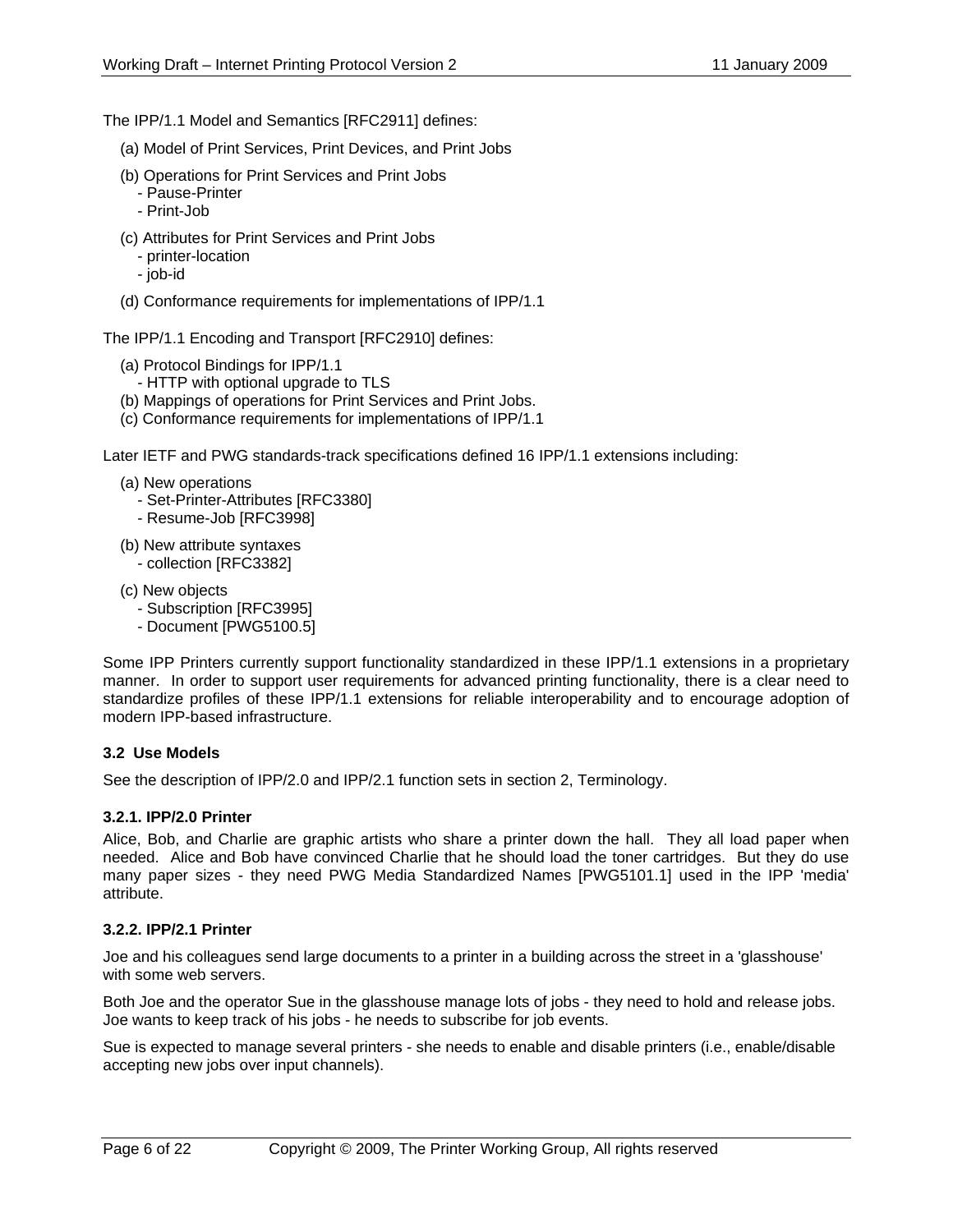# **4 Required IPP Standards (Normative)**

This section specifies the IPP standards required at each IPP version level. Each IPP version level requires support for the complete required functionality of all lower versions (by intentional design).

# **4.1 Version 1.0**

An IPP/1.0 Printer must support the following specifications.

[RFC2565] Internet Printing Protocol/1.0: Encoding and Transport

[RFC2566] Internet Printing Protocol/1.0: Model and Semantics

# **4.2 Version 1.1**

The IPP/1.1 protocol specifications supersede and obsolete the IPP/1.0 protocol specifications. An IPP/1.1 Printer must support the following specifications.

[RFC2910] Internet Printing Protocol/1.1: Encoding and Transport

[RFC2911] Internet Printing Protocol/1.1: Model and Semantics

[RFC3510] Internet Printing Protocol: IPP URL Scheme

# **4.3 Version 2.0**

An IPP/2.0 Printer MUST support the IPP specifications required for IPP/1.1 plus the following.

[PWG5100.1] Internet Printing Protocol: "finishings" attribute values extension

[PWG5100.2] Internet Printing Protocol: "output-bin" attribute extension (February 2001)

[PWG5101.1] PWG Standard for Media Size Names

# **4.4 Version 2.1**

An IPP/2.1 Printer MUST support the IPP specifications required for IPP/2.0 plus the following.

[RFC3380] Internet Printing Protocol: Job and Printer Set Operations

[RFC3381] Internet Printing Protocol: Job Progress Attributes

[RFC3382] The 'collection' Attribute Syntax

[RFC3995] Internet Printing Protocol: Event Notifications and Subscriptions

[RFC3996] Internet Printing Protocol: The 'ippget' Delivery Method for Event Notifications

[RFC3998] Internet Printing Protocol: Job and Printer Administrative Operations

[PWG5100.3] Internet Printing Protocol: Production Printing Attributes – Set 1 (for media-col attributes only)

[PWG5100.7] Internet Printing Protocol: Job Extensions

[PWG510x.y] Internet Printing Protocol: Printer State Extensions (TBD)

[[[ PWG Secretary – replace with assigned number and approval date after IPP PSX is approved ]]]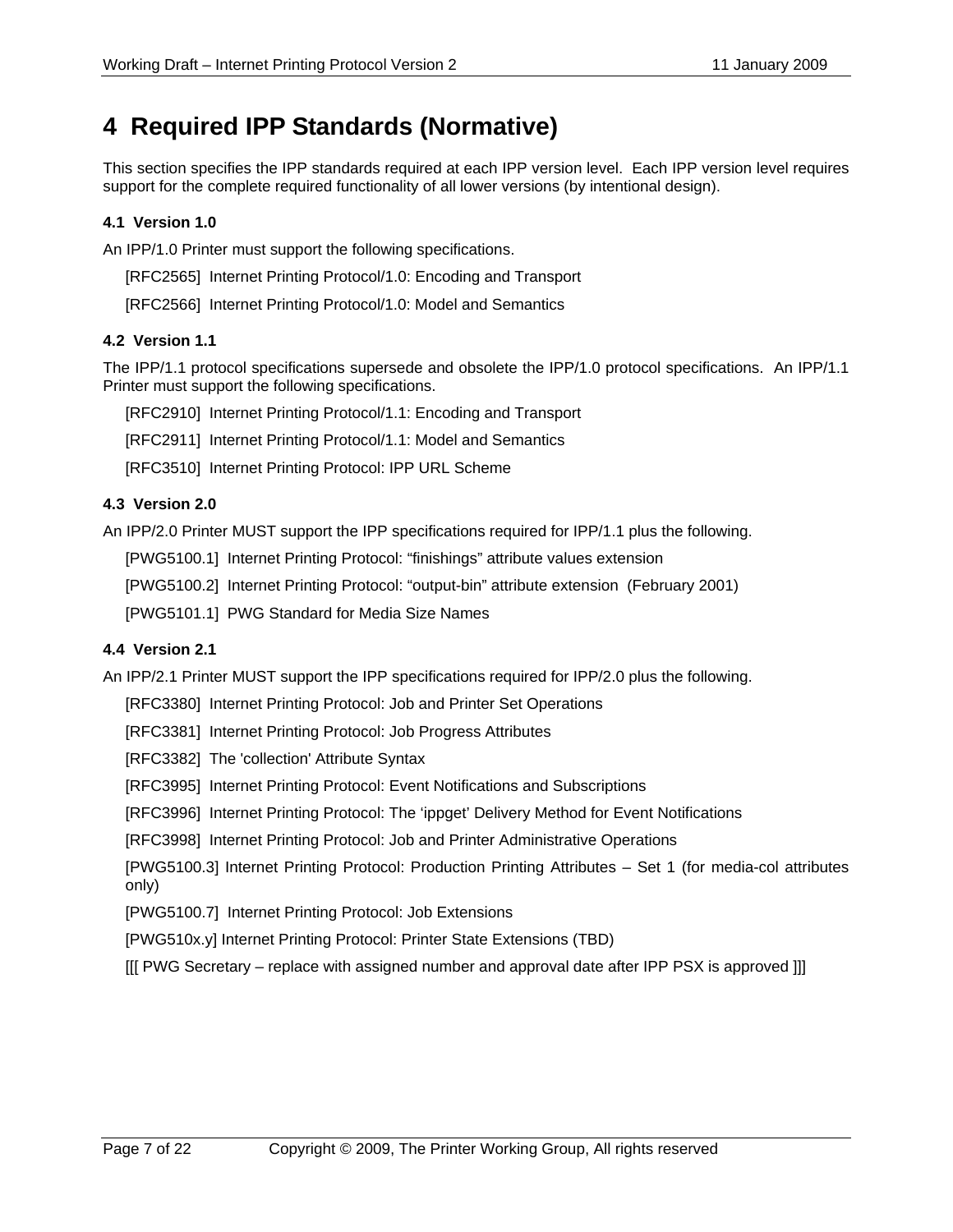# **5 Required IPP Operations (Normative)**

IPP/2.0 and IPP2/.1 specify higher conformance requirements for the IPP Operations defined in the various previous IPP specifications. Many IPP Operations were defined in their source specifications as optional and, if they remained optional in this specification, the desired interoperability objective would not be achieved. Therefore, this section specifies the conformance requirements for each previously optional IPP Operation based upon the associated IPP/2.x version.

### **5.1 Original Required Operations**

The following IPP Operations were originally specified as required in their respective defining documents. For IPP/2.x implementations, these operations MUST also be implemented if the defining specification is included in the specific IPP/2.x version implemented.

| <b>Code</b> | <b>Operation Name</b>               | <b>Source</b> |
|-------------|-------------------------------------|---------------|
| 0x0002      | Print-Job                           | [RFC2911]     |
| 0x0004      | Validate-Job                        | [RFC2911]     |
| 0x0008      | Cancel-Job                          | [RFC2911]     |
| 0x0009      | Get-Job-Attributes                  | [RFC2911]     |
| 0x000A      | Get-Jobs                            | [RFC2911]     |
| 0x000B      | Get-Printer-Attributes              | [RFC2911]     |
| 0x0016      | <b>Create-Printer-Subscriptions</b> | [RFC3995]     |
| 0x0018      | Get-Subscription-Attributes         | [RFC3995]     |
| 0x0019      | Get-Subscriptions                   | [RFC3995]     |
| 0x001A      | Renew-Subscription                  | [RFC3995]     |
| 0x001B      | <b>Cancel-Subscription</b>          | [RFC3995]     |
| 0x001C      | Get-Notifications                   | [RFC3996]     |
| 0x0033      | Cancel-Document                     | PWG5100.51    |
| 0x0034      | Get-Document-Attributes             | PWG5100.51    |
| 0x0035      | Get-Documents                       | PWG5100.51    |

### **5.2 Version 2.0 Operations**

The following IPP Operations are included in their respective defining documents. The conformance requirements for each IPP Operation in an IPP/2.0 implementation is defined below. Note that an IPP/2.0 implementation MAY also include support for additional IPP operations other than specified in this list.

| Code   | <b>Operation Name</b>  | <b>Source</b> | <b>Support</b>  |
|--------|------------------------|---------------|-----------------|
| 0x0002 | Print-Job              | [RFC2911]     | <b>REQUIRED</b> |
| 0x0003 | Print-URI              | [RFC2911]     | <b>OPTIONAL</b> |
| 0x0004 | Validate-Job           | [RFC2911]     | <b>REQUIRED</b> |
| 0x0005 | Create-Job             | [RFC2911]     | <b>OPTIONAL</b> |
| 0x0006 | Send-Document          | [RFC2911]     | <b>OPTIONAL</b> |
| 0x0007 | Send-URI               | [RFC2911]     | <b>OPTIONAL</b> |
| 0x0008 | Cancel-Job             | IRFC29111     | <b>REQUIRED</b> |
| 0x0009 | Get-Job-Attributes     | [RFC2911]     | <b>REQUIRED</b> |
| 0x000A | Get-Jobs               | [RFC2911]     | <b>REQUIRED</b> |
| 0x000B | Get-Printer-Attributes | [RFC2911]     | <b>REQUIRED</b> |
| 0x000C | Hold-Job               | [RFC2911]     | <b>OPTIONAL</b> |
| 0x000D | Release-Job            | [RFC2911]     | <b>OPTIONAL</b> |
| 0x000E | Restart-Job            | [RFC2911]     | <b>OPTIONAL</b> |
| 0x0010 | Pause-Printer          | [RFC2911]     | <b>OPTIONAL</b> |
| 0x0011 | Resume-Printer         | [RFC2911]     | <b>OPTIONAL</b> |
| 0x0012 | Purge-Jobs             | [RFC2911      | <b>OPTIONAL</b> |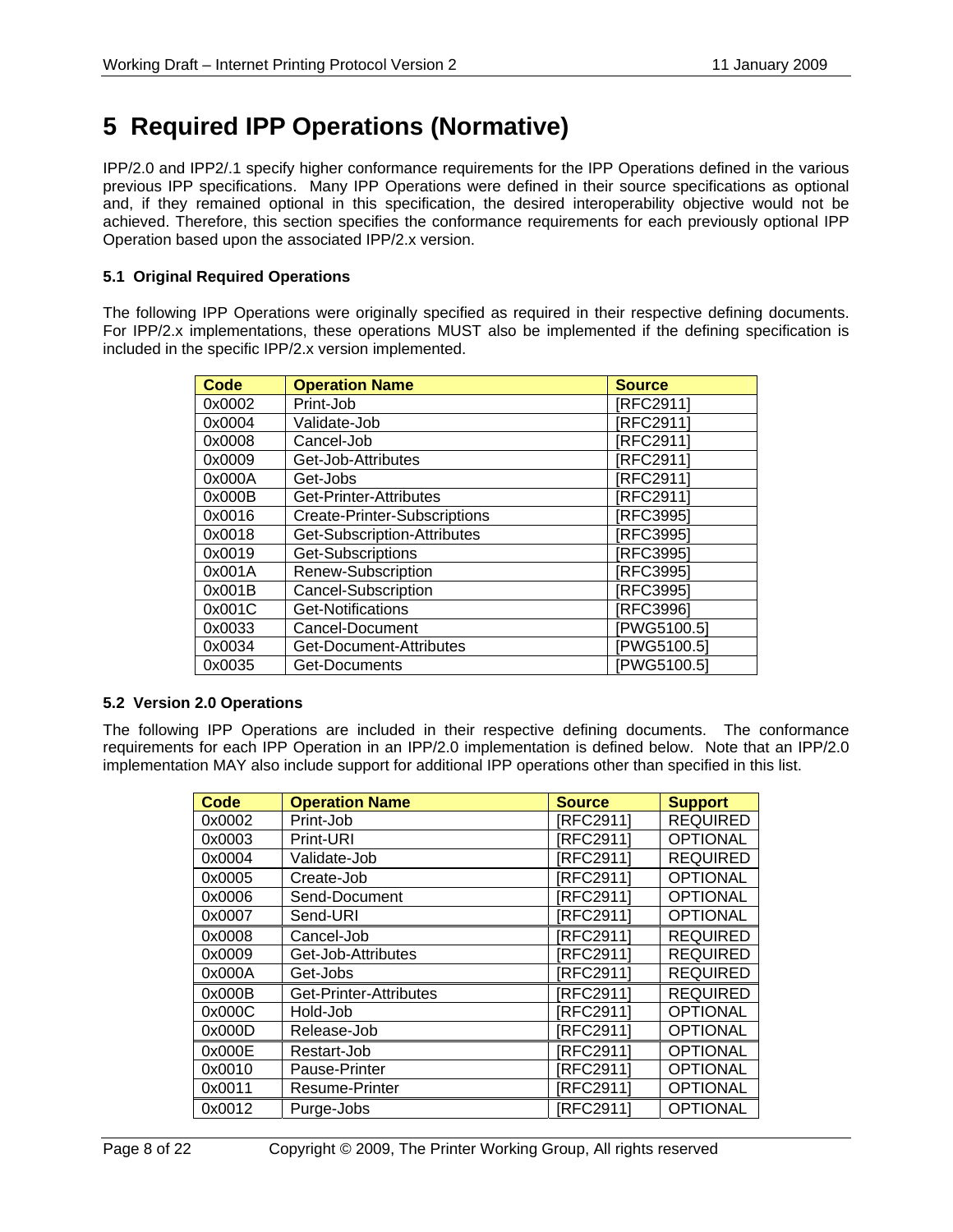# **5.3 Version 2.1 Operations**

The following IPP Operations are included in their respective defining documents. The conformance requirements for each IPP Operation in an IPP/2.1 implementation is defined below. Note that an IPP/2.1 implementation MAY also include support for additional IPP operations other than specified in this list.

| <b>Code</b> | <b>Operation Name</b>               | <b>Source</b>    | <b>Support</b>  |
|-------------|-------------------------------------|------------------|-----------------|
| 0x0002      | Print-Job                           | [RFC2911]        | <b>REQUIRED</b> |
| 0x0003      | Print-URI                           | [RFC2911]        | <b>OPTIONAL</b> |
| 0x0004      | Validate-Job                        | [RFC2911]        | <b>REQUIRED</b> |
| 0x0005      | Create-Job                          | [RFC2911]        | <b>REQUIRED</b> |
| 0x0006      | Send-Document                       | [RFC2911]        | <b>REQUIRED</b> |
| 0x0007      | Send-URI                            | [RFC2911]        | <b>OPTIONAL</b> |
| 0x0008      | Cancel-Job                          | [RFC2911]        | <b>REQUIRED</b> |
| 0x0009      | Get-Job-Attributes                  | [RFC2911]        | <b>REQUIRED</b> |
| 0x000A      | Get-Jobs                            | [RFC2911]        | <b>REQUIRED</b> |
| 0x000B      | Get-Printer-Attributes              | [RFC2911]        | <b>REQUIRED</b> |
| 0x000C      | Hold-Job                            | [RFC2911]        | <b>REQUIRED</b> |
| 0x000D      | Release-Job                         | [RFC2911]        | <b>REQUIRED</b> |
| 0x000E      | Restart-Job                         | [RFC2911]        | <b>REQUIRED</b> |
| 0x0010      | Pause-Printer                       | [RFC2911]        | <b>REQUIRED</b> |
| 0x0011      | Resume-Printer                      | [RFC2911]        | <b>REQUIRED</b> |
| 0x0012      | Purge-Jobs                          | [RFC2911]        | <b>REQUIRED</b> |
| 0x0013      | Set-Printer-Attributes              | [RFC3380]        | <b>REQUIRED</b> |
| 0x0014      | Set-Job-Attributes                  | [RFC3380]        | <b>REQUIRED</b> |
| 0x0015      | Get-Printer-Supported-Values        | [RFC3380]        | <b>REQUIRED</b> |
| 0x0016      | <b>Create-Printer-Subscriptions</b> | [RFC3995]        | <b>REQUIRED</b> |
| 0x0017      | Create-Job-Subscriptions            | [RFC3995]        | <b>OPTIONAL</b> |
| 0x0018      | Get-Subscription-Attributes         | [RFC3995]        | <b>REQUIRED</b> |
| 0x0019      | Get-Subscriptions                   | RFC3995          | <b>REQUIRED</b> |
| 0x001A      | Renew-Subscription                  | RFC3995          | <b>REQUIRED</b> |
| 0x001B      | Cancel-Subscription                 | [RFC3995]        | <b>REQUIRED</b> |
| 0x001C      | <b>Get-Notifications</b>            | [REC3995]        | <b>REQUIRED</b> |
| 0x0022      | Enable-Printer                      | [RFC3998]        | <b>REQUIRED</b> |
| 0x0023      | Disable-Printer                     | [RFC3998]        | <b>REQUIRED</b> |
| 0x0024      | Pause-Printer-After-Current-Job     | [RFC3998]        | <b>OPTIONAL</b> |
| 0x0025      | Hold-New-Jobs                       | [RFC3998]        | <b>OPTIONAL</b> |
| 0x0026      | Release-Held-New-Jobs               | [RFC3998]        | <b>OPTIONAL</b> |
| 0x0027      | Deactivate-Printer                  | [RFC3998]        | <b>OPTIONAL</b> |
| 0x0028      | Activate-Printer                    | [RFC3998]        | <b>OPTIONAL</b> |
| 0x0029      | <b>Restart-Printer</b>              | <b>IRFC39981</b> | <b>OPTIONAL</b> |
| 0x002A      | Shutdown-Printer                    | [RFC3998]        | <b>OPTIONAL</b> |
| 0x002B      | Startup-Printer                     | [RFC3998]        | OPTIONAL        |
| 0x002C      | Reprocess-Job                       | [RFC3998]        | <b>OPTIONAL</b> |
| 0x002D      | Cancel-Current-Job                  | [RFC3998]        | <b>OPTIONAL</b> |
| 0x002E      | Suspend-Current-Job                 | [RFC3998]        | <b>OPTIONAL</b> |
| 0x002F      | Resume-Job                          | [RFC3998]        | <b>OPTIONAL</b> |
| 0x0030      | Promote-Job                         | [RFC3998]        | <b>OPTIONAL</b> |
| 0x0031      | Schedule-Job-After                  | [RFC3998]        | <b>OPTIONAL</b> |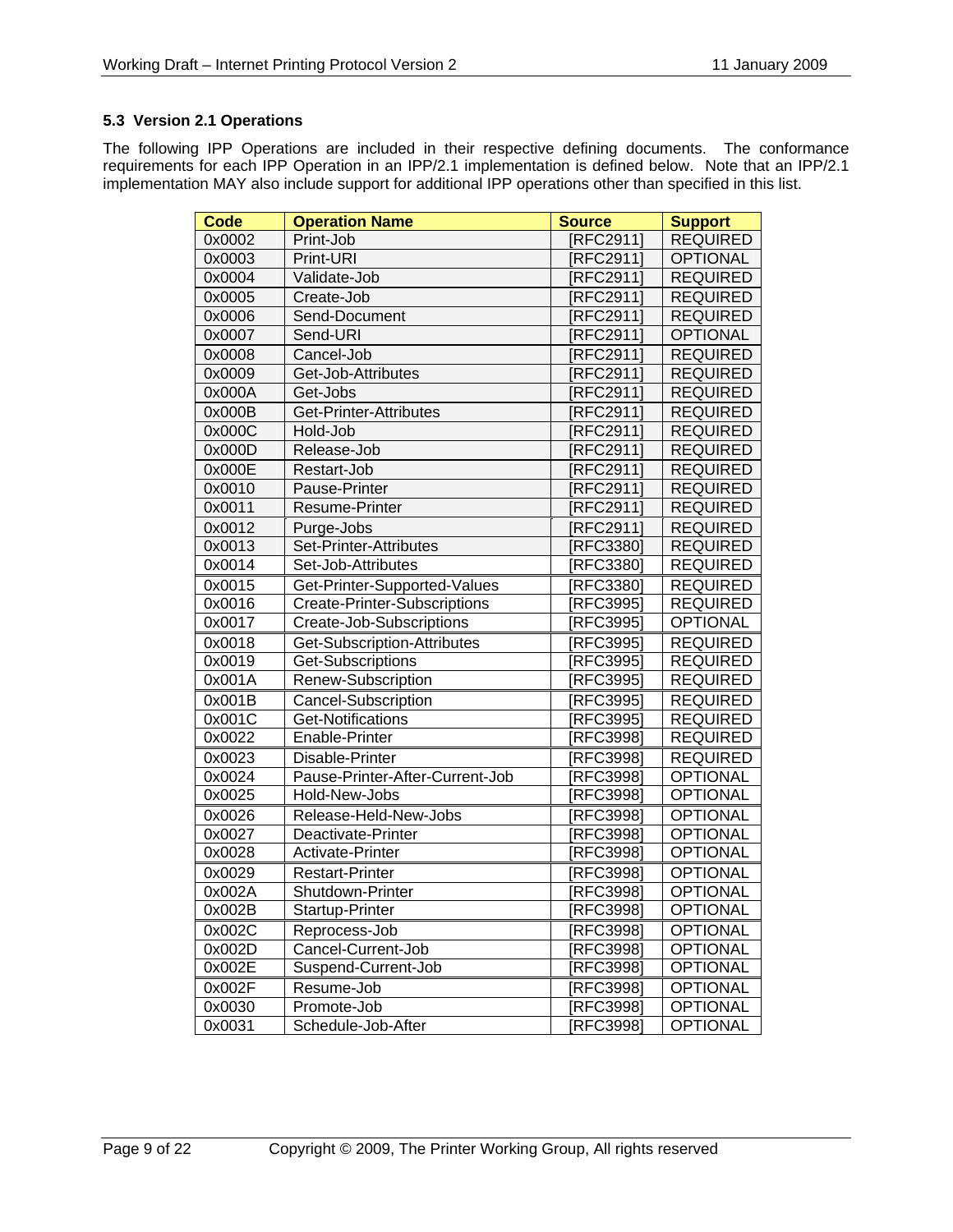# **6 Conformance Requirements (Normative)**

### **6.1 IPP Printer Conformance Requirements**

To claim conformance to this specification, an IPP Printer implementation MUST support all REQUIRED IPP Operations (see section 5) and associated REQUIRED IPP Attributes (see section 11) specified for the claimed IPP 2.0 or 2.1 version in this specification. In addition, the IPP Printer implementation MUST comply with the conformance requirements for an IPP Object specified in section 5.2 of [RFC2911]. In addition, the IPP Printer implementation MUST conform to the IPP Job and Printer Administrative operation requirements specified in section 11 of [RFC3998]. In addition, the IPP Printer implementation MUST conform to the Internationalization Considerations (see section 8) and Security Considerations (see section 9) defined in this specification.

### **6.2 IPP Client Conformance Requirements**

To claim conformance to this specification, an IPP Client MUST explicitly identify the set of IPP Operations (see section 5) and associated IPP Attributes (see section 11) included in the implementation. In addition, the IPP Client implementation MUST comply with conformance requirements for an IPP Client specified in section 5.1 of [RFC2911]. In addition, the IPP Client implementation MUST conform to the Internationalization Considerations (see section 8) and Security Considerations (see section 9) defined in this specification.

# **6.3 IPP over HTTP Conformance Requirements**

The IPP/1.1 specification [RFC2911] requires implementation of IPP/1.1 transport over HTTP/1.1 as defined in [RFC2616]. Some IPP implementations historically have not implemented an HTTP/1.1 transport (i.e., have only supported HTTP/1.0) or else have not implemented complete HTTP/1.1 support.

To claim compliance with either IPP/2.0 or IPP/2.1, an IPP Printer or IPP Client implementation MUST support the complete HTTP/1.1 protocol as defined in [RFC2616], including chunking as defined in section 3.6.1 of [RFC2616] and the Expect header as defined in section 5.3 of [RFC2616].

In addition, IPP/2.0 or IPP/2.1 implementations that support TLS/1.0 [RFC2246] or later TLS specification MUST support the HTTP Upgrade protocol as defined in [RFC2817].

# **6.4 IPP Unsupported Attributes Conformance Requirements**

The IPP/1.1 specification [RFC2911] requires that IPP Attributes received, that are not supported or not understood, must be processed according to the defined procedures, and that an appropriate status code must be returned. Some IPP implementations historically have not conformed to this requirement, causing communication problems and failed IPP printing operations.

To claim compliance with either IPP/2.0 or IPP/2.1, an IPP Printer or IPP Client implementation MUST correctly process attributes, values, or groups that are not supported per [RFC2911], sections 3.1.7, 3.1.8, 3.2.1.2, 3.3.5.1, 3.3.7.1, 4.1.2.3, and 13.1.2.2, including collection attributes as defined in [RFC3382], section 7.

For example, IPP/2.0 or IPP/2.1 implementations MUST support reading the IPP noValue tag as a valid value for an attribute that normally would be encoded as an enum, integer, name, or keyword value tag. Similarly, IPP/2.0 or IPP/2.1 implementations MUST correctly process (or ignore) collection values as defined by [RFC3382], even if the IPP implementation does not support the media-col attribute itself.

# **7 IANA and PWG Considerations (Normative)**

This section contains the exact registration information for IANA to update the procedures defined in [RFC2911].

The following new keyword values are defined for the ipp-versions-supported attribute [RFC2911]:

.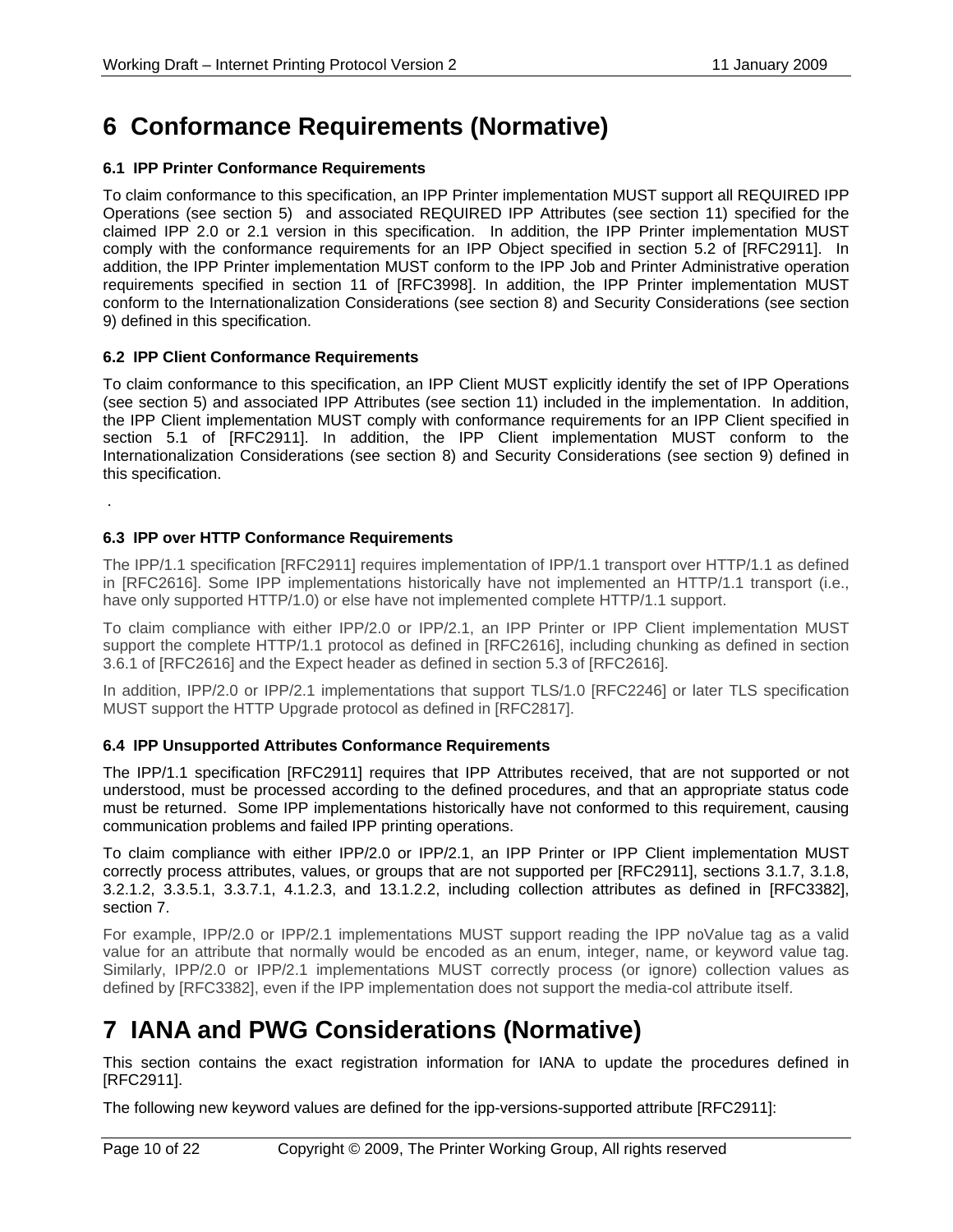- '2.0': Meets all the conformance requirements of IPP version 2.0, as specified in PWG 51XX.X, in addition to the requirements for IPP/1.1 as specified in [RFC2911] and [RFC2910].
- '2.1': Meets all the conformance requirements of IPP version 2.1, as specified in PWG 51XX.X, in addition to the requirements for IPP 2.0 as specified above.
- NOTE TO PWG Secretary: When this document is published, replace 51XX.X with the PWG document number assigned to this specification.

# **8 Internationalization Considerations (Normative)**

IPP/1.1 [RFC2911] requires conforming Printer implementations to support the UTF-8 [RFC3629] encoding of Unicode [UNICODE] [ISO10646].

For interoperability and best practice support for multiple languages, IPP/2.0 conforming Printer implementations SHOULD support Network Unicode [RFC5198] - which REQUIRES transmission of wellformed UTF-8 strings and RECOMMENDS transmission of normalized UTF-8 strings in Normalization Form C (NFC) [UAX15].

Unicode NFC is defined as the result of performing Canonical Decomposition (into base characters and combining marks) followed by Canonical Composition (into canonical composed characters wherever Unicode has assigned them).

NOTE WELL - Performing normalization on UTF-8 strings received from IPP clients and subsequently storing the results (e.g., in IPP Job objects) could cause false negatives in IPP client searches and failed access (e.g., to IPP Printers with percent-encoded UTF-8 URIs now 'hidden').

# **9 Security Considerations (Normative)**

For interoperability and increased security, the required TLS support and mandatory cipher suite for each IPP version is specified below:

| <b>Version</b> | <b>TLS Version</b> | <b>TLS Requirement</b> | <b>Mandatory TLS Cipher Suite</b> |
|----------------|--------------------|------------------------|-----------------------------------|
| IPP/1.1        | 1.0 [RFC2246]      | should per [RFC2911]   | TLS_DHE_DSS_WITH_3DES_EDE_CBC_SHA |
| IPP/2.0        | 1.1 [RFC4346]      | SHOULD                 | TLS_RSA_WITH_3DES_EDE_CBC_SHA     |
| IPP/2.1        | 1.2 [RFC5246]      | I SHOULD               | TLS_RSA_WITH_AES_128_CBC_SHA      |

# **10 References**

### **10.1 Normative References**

[ISO10646] "Information Technology - Universal Multiple-octet Coded Character Set (UCS)", ISO/IEC Standard 10646, 2006.

[PWG5100.1]

 PWG Candidate Standard 5100.1-2001, IPP "finishings" attribute values extension, PWG 5100.1, February 2001.

ftp://ftp.pwg.org/pub/pwg/candidates/cs-ippfinishings10-20010205-5100.1.pdf, .doc

[PWG5100.2]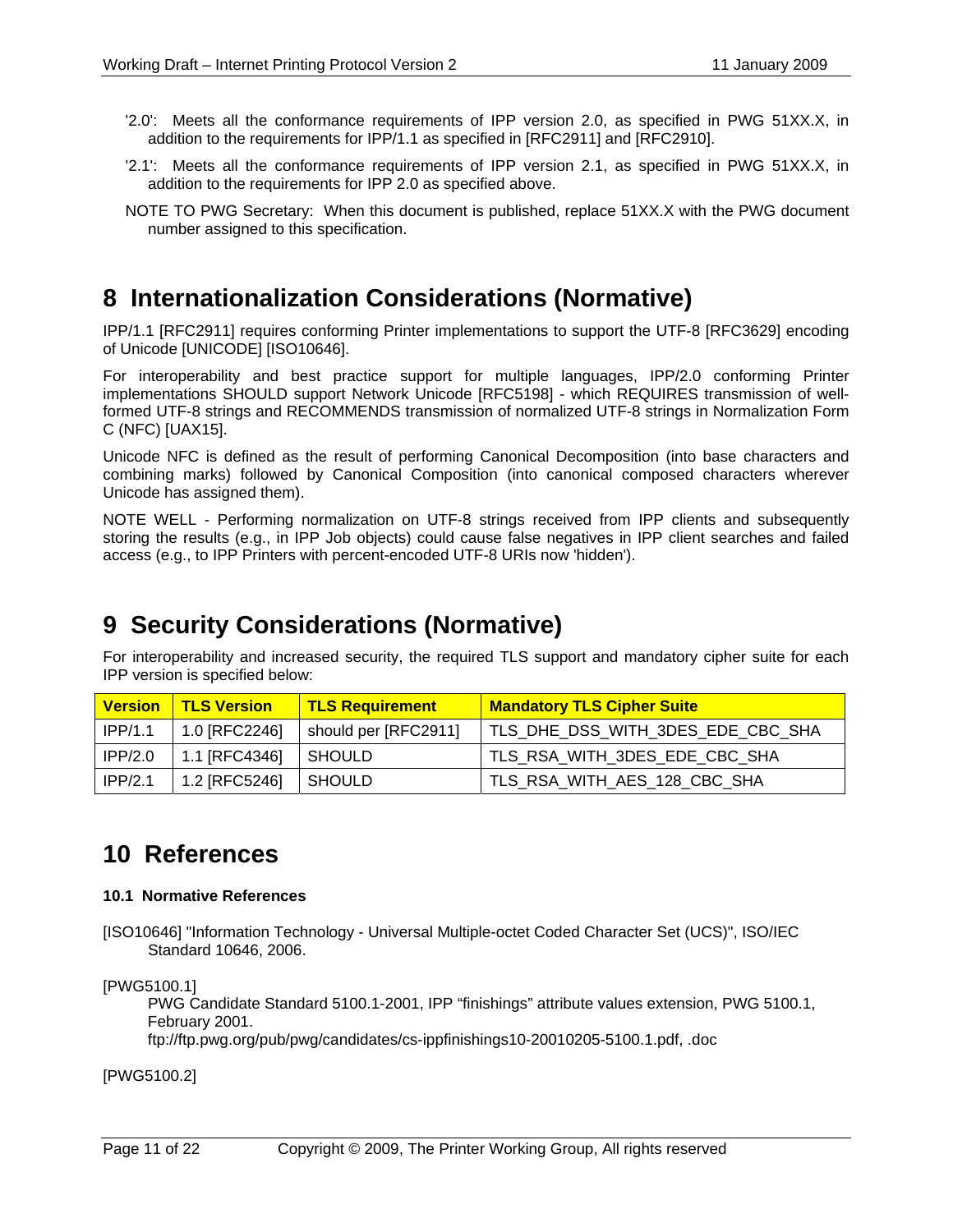PWG Candidate Standard 5100.2-2001, IPP "output-bin" attribute extension, PWG 5100.2, February 2001.

ftp://ftp.pwg.org/pub/pwg/candidates/cs-ippoutputbin10-20010207-5100.2.pdf, .doc

### [PWG5100.3]

PWG Candidate Standard 5100.3-2001, IPP Production Printing Attributes – Set 1, PWG 5100.3, February 2001.

ftp://ftp.pwg.org/pub/pwg/candidates/cs-ippprodprint10-20010212-5100.3.pdf, .doc

### [PWG5100.5]

 PWG Candidate Standard 5100.5, IPP Document Object, PWG 5100.5, October 2003. ftp://ftp.pwg.org/pub/pwg/candidates/cs-ippdocobject10-20031031-5100.5.pdf, .doc

### [PWG5100.7]

 PWG Candidate Standard 5100.7, IPP Job Extensions, PWG 5100.7, October 2003. ftp://ftp.pwg.org/pub/pwg/candidates/cs-ippjobext10-20031031-5100.7.pdf, .doc

### [PWG510x.y]

PWG Candidate Standard 510x.y-2009, IPP Printer State Extensions, PWG 510x.y TBD 2009. ftp://ftp.pwg.org/pub/pwg/candidates/cs-ippstate10-2009mmdd-510x.y.pdf, .doc

#### [PWG5101.1]

 PWG Candidate Standard 5101.1-2002, Media Standardized Names, PWG 5101.1, February 2002. ftp://ftp.pwg.org/pub/pwg/candidates/cs-pwgmsn10-20020226-5101.1.pdf, .doc

#### [RFC2119]

Key words for use in RFCs to Indicate Requirement Levels, RFC 2119, Bradner. March 1997. http://www.ietf.org/rfc/rfc2219.txt

[RFC2246] T.Dierks, C. Allen, "Transport Layer Security 1.0", RFC 2246, January 1999, http://www.ietf.org/rfc/rfc2246.txt

### [RFC2616]

Hypertext Transfer Protocol -- HTTP/1.1. R. Fielding, J. Gettys, J. Mogul, H. Frystyk, L. Masinter, P. Leach, T. Berners-Lee, RFC 2616, June 1999. http://www.ietf.org/rfc/rfc2616.txt

### [RFC2817]

Upgrading to TLS Within HTTP/1.1. R. Khare, S. Lawrence, RFC 2817, May 2000. http://www.ietf.org/rfc/rfc2817.txt

### [RFC2910]

R. Herriot, S. Butler, P. Moore, R. Tuner, J. Wenn "Internet Printing Protocol/1.1: Encoding and Transport", RFC 2910, September, 2000. http://www.ietf.org/rfc/rfc2910.txt

### [RFC2911]

R. deBry, T. Hastings, R. Herriot, S. Isaacson, P. Powell, "Internet Printing Protocol/1.1: Model and Semantics", RFC 2911, September, 2000. http://www.ietf.org/rfc/rfc2911.txt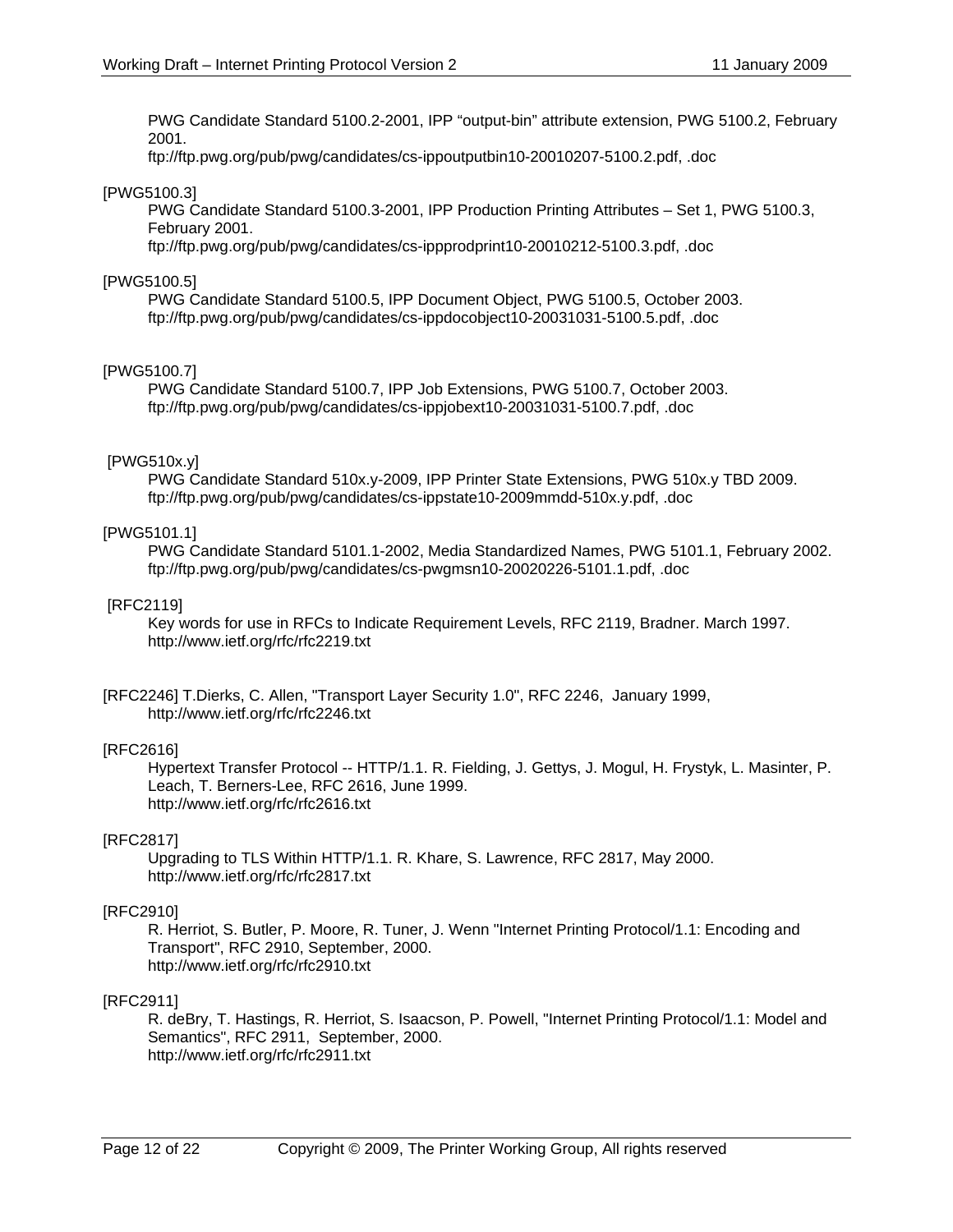#### [RFC3380]

T. Hastings, R. Herriot, C. Kugler, H. Lewis, "Internet Printing Protocol (IPP): Job and Printer Set Operations", RFC 3380, September 2002. http://www.ietf.org/rfc/rfc3380.txt

### [RFC3381]

 T. Hastings, H. Lewis, R. Bergman, "Internet Printing Protocol (IPP): Job Progress Attributes, RFC 3381, September 2002. http://www.ietf.org/rfc/rfc3381.txt

#### [RFC3382]

R. deBry, R. Herriot, T. Hastings, K. Ocke, P. Zehler, "Internet Printing Protocol (IPP): The 'collection' Attribute Syntax", RFC 3382, September 2002. http://www.ietf.org/rfc/rfc3382.txt

#### [RFC3510]

R. Herriot, I. McDonald, "Internet Printing Protocol/1.1: IPP URL Scheme", RFC 3510, April 2003. http://www.ietf.org/rfc/rfc3510.txt

[RFC3629] F. Yergeau, "UTF-8 Transformation of ISO 10646", RFC 3629, November 2003. http://www.ietf.org/rfc/rfc3629.txt

#### [RFC3995]

R. Herriot, T. Hastings, "Internet Printing Protocol/1.1: IPP Event Notifications and Subscriptions", RFC 3995, March 2005. http://www.ietf.org/rfc/rfc3995.txt

#### [RFC3996]

 R. Herriot, T. Hastings, H. Lewis, "Internet Printing Protocol (IPP): The 'ippget' Delivery Method for Event Notifications", RFC 3996, March, 2005. http://www.ietf.org/rfc/rfc3996.txt

### [RFC3998]

 Kugler, Lewis, Hastings. "Internet Printing Protocol (IPP):Job and Printer Administrative Operations", RFC 3998, March, 2005. http://www.ietf.org/rfc/rfc3998.txt

[RFC4346] T.Dierks, E. Rescorla, "Transport Layer Security 1.1", RFC 4346, April 2006, http://www.ietf.org/rfc/rfc4346.txt

### [RFC5198]

J. Klensin, M. Padlipsky. "Unicode Format for Network Interchange", RFC 5198, March, 2008. http://www.ietf.org/rfc/rfc5198.txt

 [RFC5246] T.Dierks, E. Rescorla, "Transport Layer Security 1.2", RFC 5246, August 2008, http://www.ietf.org/rfc/rfc5246.txt

[UAX15] M. Davis, M. Duerst, "Unicode Normalization Forms", Unicode Standard Annex 15, March 2008, http://www.unicode.org/reports/tr15/

[UNICODE] M. Davis, et al, "Unicode Standard v5.1.0", Unicode Standard, April 2008, http://www.unicode.org/versions/Unicode5.1.0/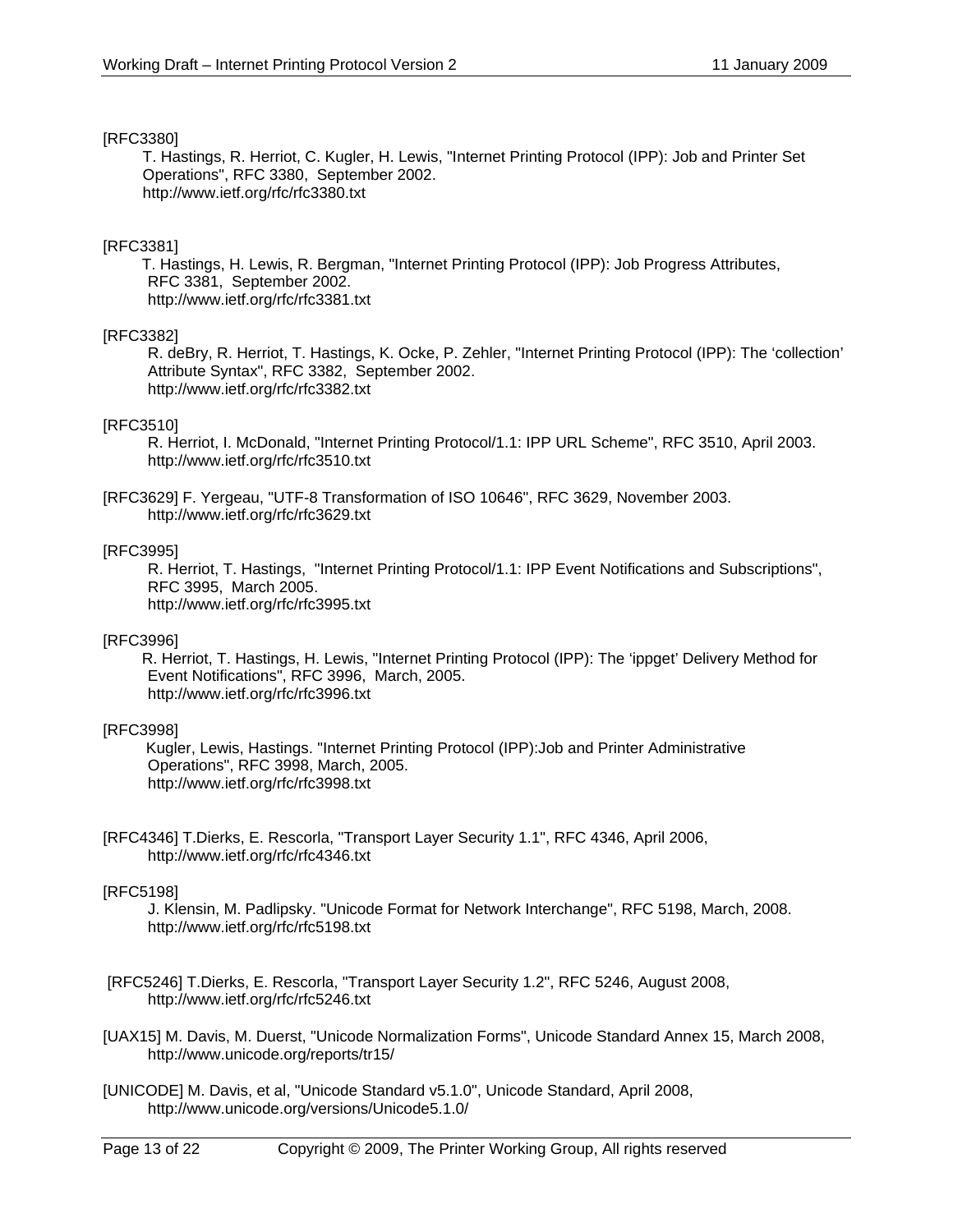### **10.2 Informative References**

[RFC2565]

R. Herriot, S. Butler, P. Moore, R. Turner, "Internet Printing Protocol/1.0: Encoding and Transport", RFC 2565, April, 1999. http://www.ietf.org/rfc/rfc2565.txt

[RFC2566]

R. deBry, T. Hastings, R. Herriot, S. Isaacson, P. Powell, "Internet Printing Protocol/1.0: Model and Semantics", RFC 2566, April, 1999. http://www.ietf.org/rfc/rfc2566.txt

[RFC2567]

D. Wright, IETF IPP Design Goals, RFC 2567, April 1999. http://www.ietf.org/rfc/rfc2567.txt

### [RFC3196]

T. Hastings, C. Manros, K. Kugler, H. Holst, P. Zehler, "Internet Printing Protocol/1.1: Implementor's Guide", RFC 3196, November, 2001. http://www.ietf.org/rfc/rfc3196.txt

# **11 Required IPP Attributes (Normative)**

This section specifies the IPP attributes that MUST also be implemented for conformance to each of the IPP/2.x levels and also provides a summary of the IPP/1.1 required attributes.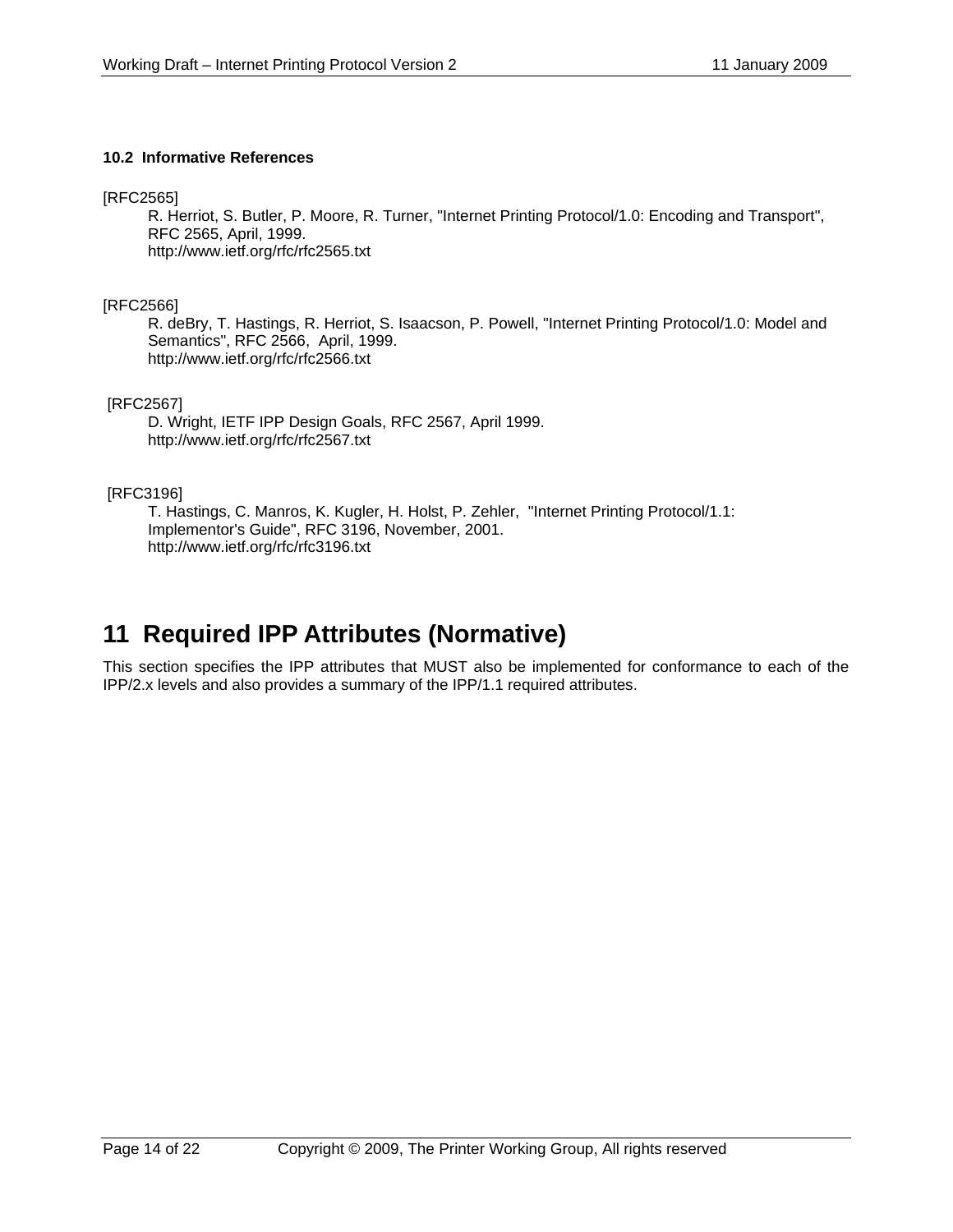# **11.1 Version 1.1 Attributes**

The following IPP Attributes must be supported by IPP/1.1 Printer implementations per [RFC2911]. Note that an IPP/1.1 Printer implementation may also include support for additional IPP Attributes other than those specified in this list.

| <b>Attribute Name</b>                | <b>Object</b> | <b>Source</b> |
|--------------------------------------|---------------|---------------|
| attributes-charset                   | operation/all | [RFC2911]     |
| attributes-natural-language          | operation/all | [RFC2911]     |
| charset-configured                   | Printer       | [RFC2911]     |
| charset-supported                    | Printer       | [RFC2911]     |
| Compression                          | Job           | [RFC2911]     |
| compression-supported                | Printer       | [RFC2911]     |
| document-format                      | Job           | [RFC2911]     |
| document-format-default              | Printer       | [RFC2911]     |
| document-format-supported            | Printer       | [RFC2911]     |
| document-name                        | Job           | [RFC2911]     |
| generated-natural-language-supported | Printer       | [RFC2911]     |
| ipp-attribute-fidelity               | Job           | [RFC2911]     |
| ipp-versions-supported               | Printer       | [RFC2911]     |
| ob-id                                | Job           | [RFC2911]     |
| ob-name                              | Job           | [RFC2911]     |
| ob-originating-user-name             | Job           | [RFC2911]     |
| ob-printer-up-time                   | Job           | [RFC2911]     |
| ob-printer-uri                       | Job           | [RFC2911]     |
| ob-state                             | Job           | [RFC2911]     |
| ob-state-reasons                     | Job           | [RFC2911]     |
| ob-uri                               | Job           | [RFC2911]     |
| Limit                                | operation     | [RFC2911]     |
| my-jobs                              | operation     | [RFC2911]     |
| natural-language-configured          | Printer       | [RFC2911]     |
| operations-supported                 | Printer       | [RFC2911]     |
| pdl-override-supported               | Printer       | [RFC2911]     |
| printer-is-accepting-jobs            | Printer       | [RFC2911]     |
| printer-name                         | Printer       | [RFC2911]     |
| printer-state                        | Printer       | [RFC2911]     |
| printer-state-reasons                | Printer       | [RFC2911]     |
| printer-up-time                      | Printer       | [RFC2911]     |
| printer-uri                          | operation     | [RFC2911]     |
| printer-uri-supported                | Printer       | [RFC2911]     |
| queued-job-count                     | Printer       | [RFC2911]     |
| requested-attributes                 | operation     | [RFC2911]     |
| requesting-user-name                 | operation     | [RFC2911]     |
| time-at-completed                    | Job           | [RFC2911]     |
| time-at-creation                     | Job           | [RFC2911]     |
| time-at-processing                   | Job           | [RFC2911]     |
| uri-authentication-supported         | Printer       | [RFC2911]     |
| uri-security-supported               | Printer       | [RFC2911]     |
| which-jobs                           | operation     | [RFC2911]     |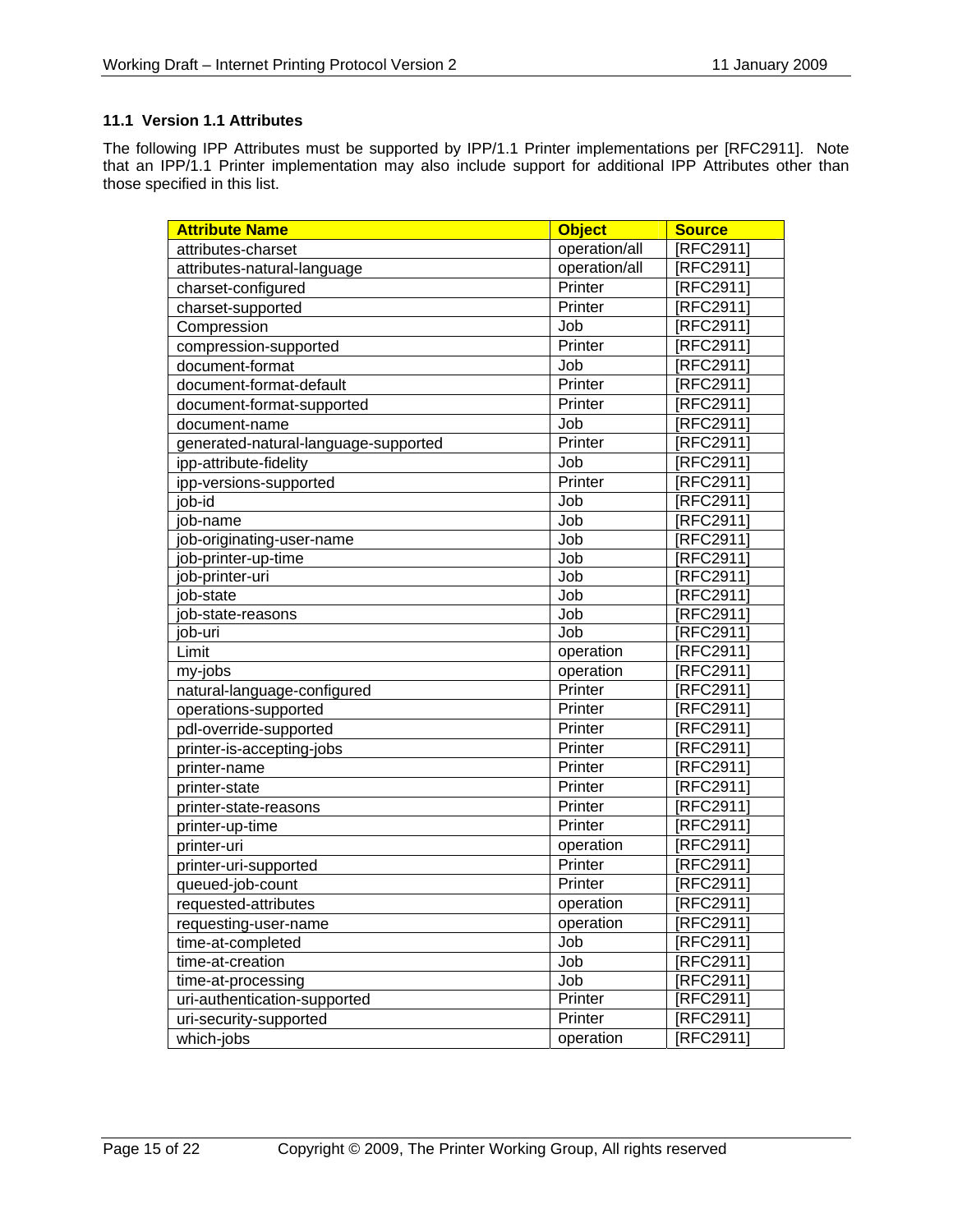# **11.2 Version 2.0 Attributes**

The following IPP Attributes MUST be supported by IPP/2.0 Printer implementations, in addition to all the IPP Attributes listed in section 11.1above. Note that an IPP/2.0 implementation may also include support for additional IPP Attributes other than those specified in this list.

| <b>Attribute Name</b>              | <b>Object</b> | <b>Source</b> |
|------------------------------------|---------------|---------------|
| color-supported                    | Printer       | [RFC2911]     |
| copies                             | Job           | [RFC2911]     |
| copies-default                     | Printer       | [RFC2911]     |
| copies-supported                   | Printer       | [RFC2911]     |
| finishings                         | Job           | [RFC2911]     |
| finishings-default                 | Printer       | [RFC2911]     |
| finishings-supported               | Printer       | [RFC2911]     |
| orientation-requested              | Job           | [RFC2911]     |
| orientation-requested-default      | Printer       | [RFC2911]     |
| orientation-requested-supported    | Printer       | [RFC2911]     |
| output-bin                         | Job           | [PWG5100.2]   |
| media (note 1)                     | Job           | [RFC2911]     |
| media-default<br>(note 1)          | Printer       | [RFC2911]     |
| media-supported<br>(note 1)        | Printer       | [RFC2911]     |
| pages-per-minute                   | Printer       | [RFC2911]     |
| pages-per-minute-color<br>(note 2) | Printer       | [RFC2911]     |
| print-quality                      | Job           | [RFC2911]     |
| print-quality-default              | Printer       | [RFC2911]     |
| print-quality-supported            | Printer       | [RFC2911]     |
| printer-info                       | Printer       | [RFC2911]     |
| printer-location                   | Printer       | [RFC2911]     |
| printer-make-and-model             | Printer       | [RFC2911]     |
| printer-more-info                  | Printer       | [RFC2911]     |
| printer-resolution                 | Job           | [RFC2911]     |
| printer-resolution-default         | Printer       | [RFC2911]     |
| printer-resolution-supported       | Printer       | [RFC2911]     |
| sides                              | Job           | [RFC2911]     |
| sides-default                      | Printer       | [RFC2911]     |
| sides-supported                    | Printer       | [RFC2911]     |

Notes:

1. Media names MUST conform to [PWG5101.1] for IPP/2.0 implementations.

2. The pages-per-minute-color is only required for IPP/2.0 implementations if the printer supports more than 1 color (i.e., the value of color-supported is 'true').

# **11.3 Version 2.1 Attributes**

The following IPP Attributes MUST be supported by IPP/2.1 implementations, in addition to all the IPP Attributes listed in sections 11.1 and 11.2 above. Note that an IPP/2.1 implementation may also include support for additional IPP Attributes other than those specified in this list.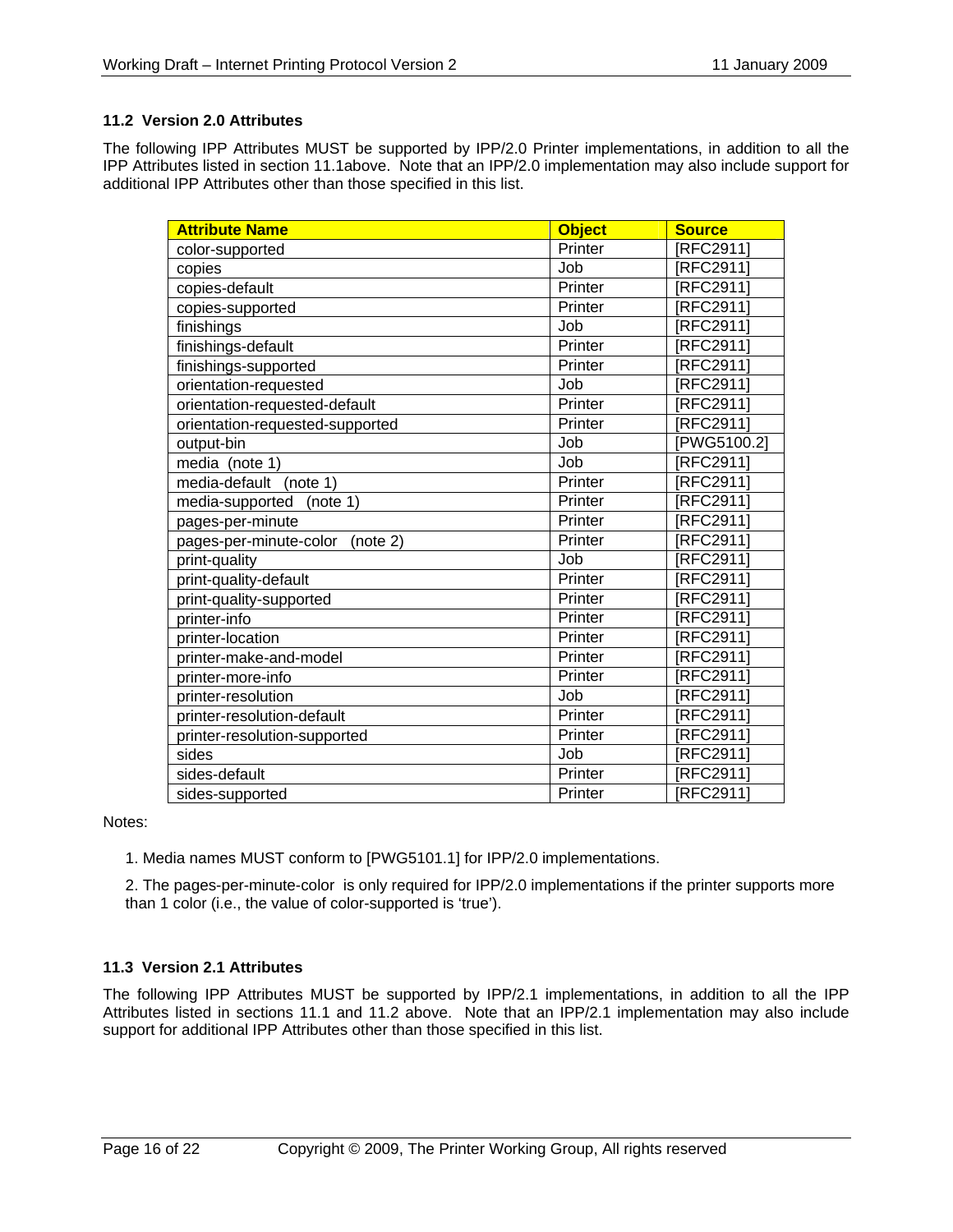| <b>Attribute Name</b>             | <b>Object</b> | <b>Source</b>   |
|-----------------------------------|---------------|-----------------|
| compression-supplied              | Job           | PWG5100.7]      |
| ippget-event-life                 | Printer       | [RFC3996]       |
| job-hold-until                    | Job           | RFC2911]        |
| job-hold-until-default            | Printer       | RFC2911]        |
| job-hold-until-supported          | Printer       | [RFC2911]       |
| job-priority                      | Job           | [RFC2911]       |
| job-priority-default              | Printer       | [RFC2911]       |
| job-priority-supported            | Printer       | [RFC2911]       |
| job-settable-attributes-supported | Printer       | [RFC3380]       |
| iob-sheets                        | Job           | [RFC2911]       |
| job-sheets-default                | Printer       | [RFC2911]       |
| job-sheets-supported              | Printer       | [RFC2911]       |
| last-document                     | operation     | RFC29111        |
| media-col                         | Job           | [RFC3382] &     |
|                                   |               | PWG5100.3]      |
| media-col-default                 | Printer       | [RFC3382] &     |
|                                   |               | [PWG5100.3]     |
| media-col-ready                   | Printer       | [RFC3382] &     |
|                                   |               | [PWG5100.3]     |
| media-col-supported               | Printer       | [RFC3382] &     |
|                                   |               | PWG5100.3]      |
| multiple-operation-time-out       | Printer       | <b>RFC2911</b>  |
| notify-charset                    | Subscription  | RFC39951        |
| notify-events                     | Subscription  | RFC3995]        |
| notify-events-default             | Printer       | [RFC3995]       |
| notify-events-supported           | Printer       | RFC3995]        |
| notify-get-interval               | response      | RFC3996]        |
| notify-job-id                     | Subscription  | RFC3995]        |
| notify-lease-duration             | Subscription  | RFC3995]        |
| notify-lease-duration-default     | Printer       | RFC3995]        |
| notify-lease-duration-supported   | Printer       | [RFC3995]       |
| notify-lease-expiration-time      | Subscription  | [RFC3995]       |
| notify-max-events-supported       | Printer       | [RFC3995]       |
| notify-natural-language           | Subscription  | [RFC3995]       |
| notify-printer-up-time            | Subscription  | [RFC3995]       |
| notify-printer-uri                | Subscription  | [RFC3995]       |
| notify-pull-method                | Subscription  | [RFC3995]       |
| notify-pull-method-supported      | Printer       | RFC3995]        |
| notify-sequence-number            | Subscription  | RFC3995]        |
| notify-sequence-numbers           | operation     | RFC3996]        |
| notify-subscribed-event           | Subscription  | RFC3995]        |
| notify-subscriber-user-name       | Subscription  | RFC3995]        |
| notify-subscription-id            | Subscription  | RFC3995]        |
| notify-subscription-ids           | operation     | <b>RFC39961</b> |
| notify-text                       | Subscription  | RFC3995]        |
| notify-time-interval              | Subscription  | [RFC3995]       |
| notify-user-data                  | Subscription  | RFC3995]        |
| notify-wait                       | operation     | RFC3996]        |
| output-device-assigned            | Job           | <b>RFC39981</b> |
| printer-alert                     | Printer       | [PWG510x.y]     |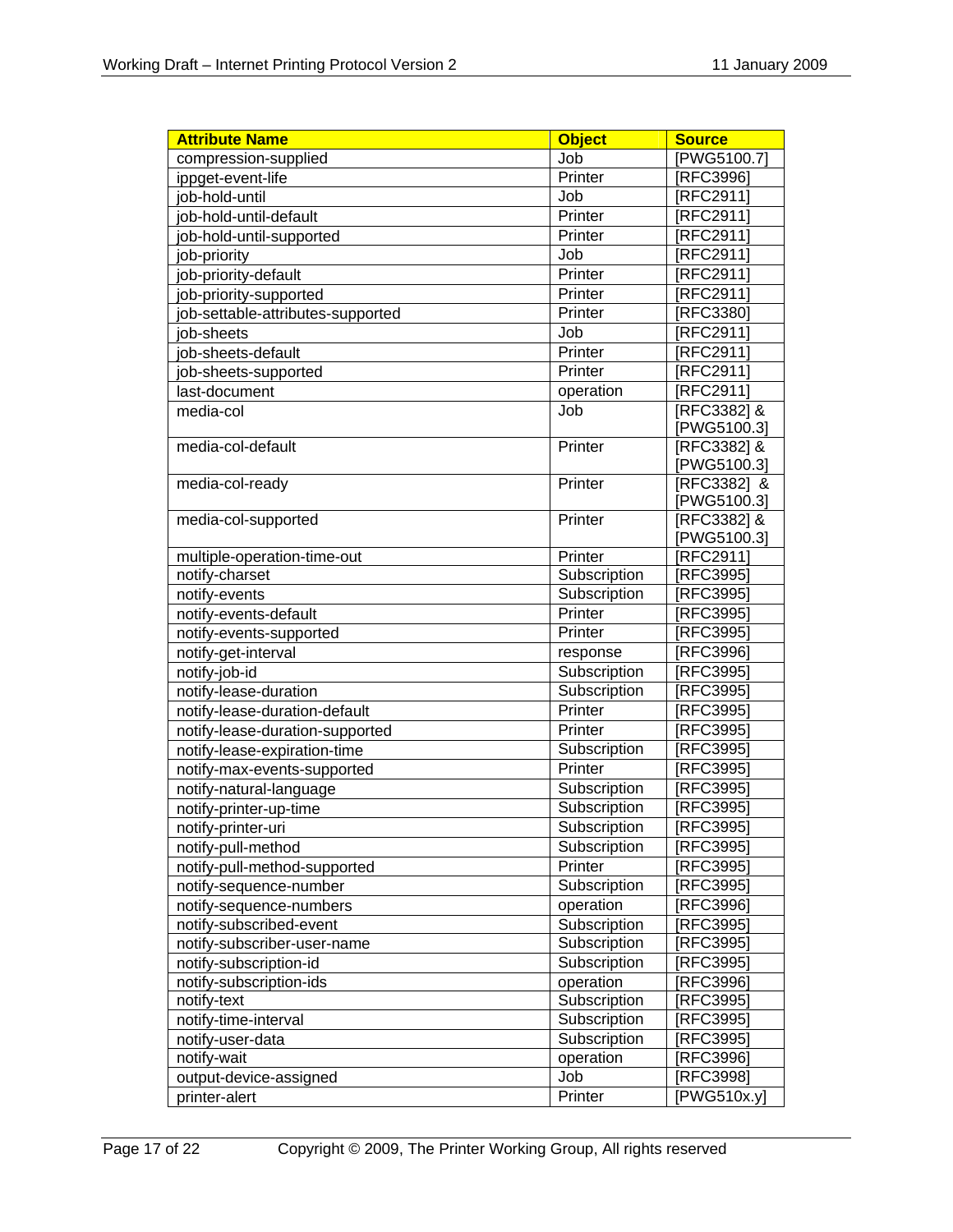| printer-alert-description             | Printer | [PWG510x.y] |
|---------------------------------------|---------|-------------|
| printer-settable-attributes-supported | Printer | [RFC3380]   |
| printer-state-change-time             | Printer | [RFC3995]   |
| printer-state-reasons                 | Printer | [RFC2911] & |
|                                       |         | [PWG510x.y] |

# **12 Editors' Addresses (Informative)**

#### **Ron Bergman**

 Formerly at Ricoh Americas Corporation Original principal editor of this specification through November 2008

| <b>Harry Lewis</b><br><b>InfoPrint Solutions Company</b><br>6300 Diagonal Highway | Phone: 303-924-5337            |
|-----------------------------------------------------------------------------------|--------------------------------|
| Boulder, CO 80301                                                                 | Email: harryl@us.ibm.com       |
| Ira McDonald                                                                      |                                |
| High North<br><b>PO Box 221</b>                                                   | Phone: 906-494-2434            |
| Grand Marais, MI 49839                                                            | Email: blueroofmusic@gmail.com |
| Michael R. Sweet                                                                  |                                |
| Apple Computer<br>1 Infinite Loop, MS 302-3PG                                     | Phone: 408-974-8798            |
| Cupertino, CA 95014                                                               | Email: msweet@apple.com        |
|                                                                                   |                                |

**The editors would like to especially thank the following individuals who also contributed significantly to the development of this document:** 

| Shah Bhatti        | Samsung    |
|--------------------|------------|
| Lee Farrell        | Canon      |
| Glen Petrie        | Epson      |
| Jerry Thrasher     | Lexmark    |
| <b>Ted Tronson</b> | Novell     |
| Paul Tykodi        | <b>TCS</b> |
| <b>Bill Wagner</b> | <b>TIC</b> |
| Dave Whitehead     | Lexmark    |
| Craig Whittle      | Sharp      |
| Peter Zehler       | Xerox      |
|                    |            |

# **13 Appendix X Document Revisions (Informative)**

# **[ PWG Secretary: This section must be removed when this document is approved! ]**

### **A. Changes made to create 11 January, 2009 version**

Global – Corrected English usage and sentence structure throughout this specification Global – Added "(Normative)" or "(Informative)" to each major section title for clarity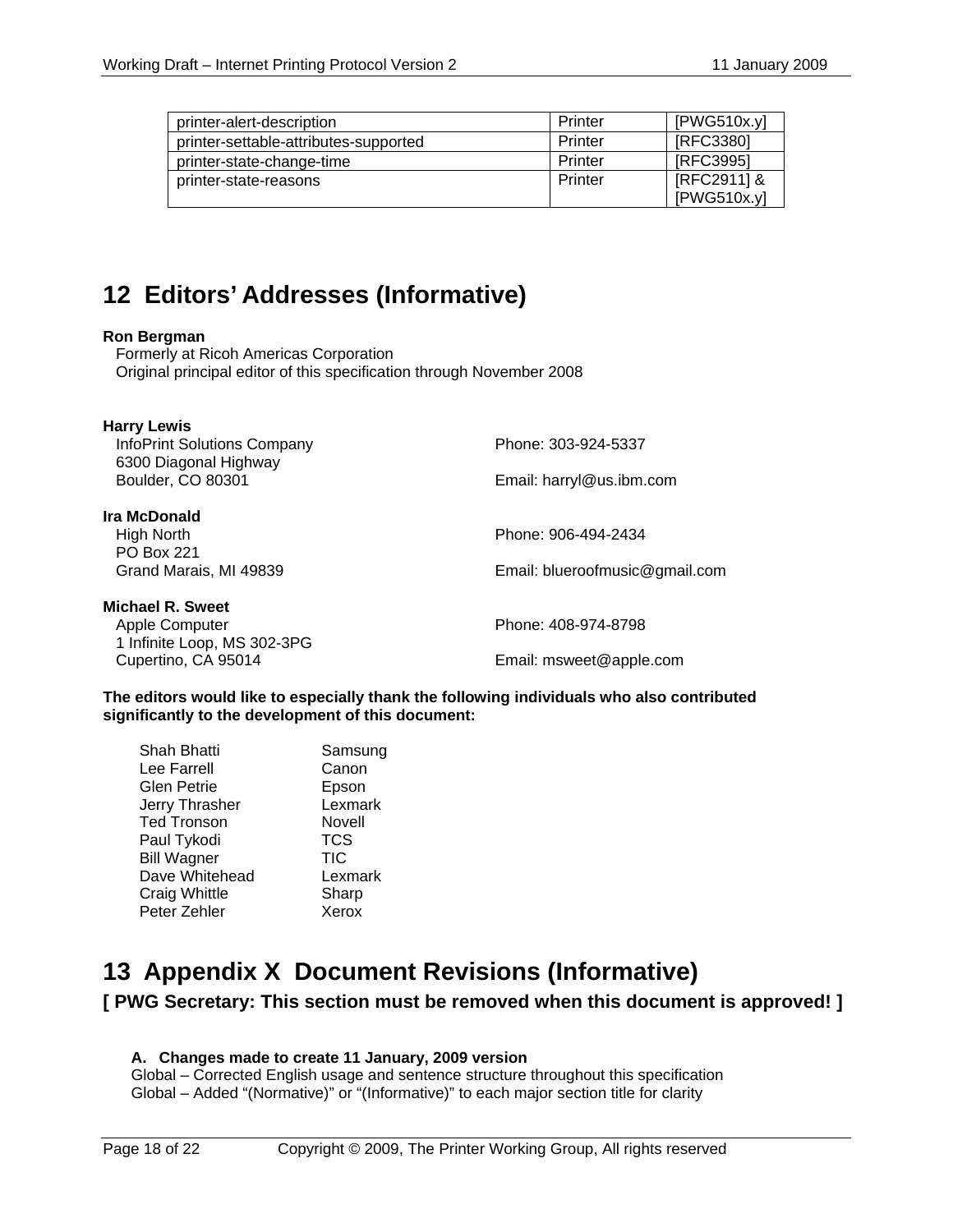- Global Deleted all content for IPP/2.2 in all sections (to be added to a second edition of this specification) per discussion at PWG F2F in December 2008
- Global Corrected all normative keywords to uppercase (shall or must to MUST, should to SHOULD, may to MAY, required to REQUIRED, optional to OPTIONAL, etc.) per discussion at PWG F2F in December 2008
- Global Changed all "RFC 2911" to "[RFC2911]", etc., per comments from Bill Wagner
- Global Changed all "IPP printer" (lowercase) to "IPP Printer" (capitalized) per IPP standard naming conventions
- Global Changed all "current IPP specifications" to "[previous/original] IPP specifications" as appropriate (because, when approved, \*this\* document will be a current IPP spec)
- Global Deleted all references to PWG 5100.6 and PWG 5100.8 (only applicable to IPP/2.2, to be added to a second edition of this specification) per discussion at PWG F2F in December 2008
- Global Added requirements and references for [PWG510x.y] (IPP PSX), per discussion at PWG F2F in December 2008
- Cover Page Changed document status from "Interim" to "Prototype" per PWG Process
- Abstract Clarified several sentences for accuracy
- Section 1 Clarified several sentences for accuracy
- Section 6 Added explicit normative conformance references to sections 5, 8, 9, and 11 per discussion at PWG F2F in December 2008
- Section 11.3 Added "printer-state-reasons" (new values), "printer-alert", and "printer-alert-description" to IPP/2.1 Required Attributes per discussion at PWG F2F in December 2008

### **B. Changes made to create November 18, 2008 version**

Changed document filename per PWG naming conventions

Global - Changed "IPPv2.0" to "IPP/2.0", etc., per IPP standard naming conventions

Global - Many small editorial changes for readability and English usage

### **C. Changes made to create October 22, 2008 version**

Section 6.1: Changed "1.2" to "2.1".

- Section 11: Added "... and also provides a reference to the currently required version 1.1 attributes." Added an "Object" column to all tables in this section.
- Section 11.2: Added "output-bin" entry.
- Section 11.3: Added "output-device-assigned" and "printer-state-change-time"
- Section 11.4: Added "copies-actual", "document-format-detected", "document-format-supplied", "document-message", "document-message-supplied", "document-name", "document-namesupplied", "finishings-actual", "job-hold-until-actual", "job-priority-actual", "job-sheets-actual", "mediaactual", "media-col-actual", "multiple-document-handling-actual", "number-up-actual", "output-binactual", "orientation-requested-actual", "overrides-actual", "overrides-supported", "page-rangesactual", "print-quality-actual", "printer-resolution-actual", and "sides-actual".

Section 11.4: Changed "2.1" to "2.2". Changed "document-job-url" to "document-job-uri".

#### **D. Changes made to create October 10, 2008 version**

Section 6.1: Added " Also, IPPv1.2 and IPP/2.2 must conform to the Job and Printer Administrative operations requirements, as specified in [RFC3998] section 11."

Section 7: Changed " ipp\_versions\_supported" to " ipp-versions-supported" Changed "RFC EDITOR" to PWG Secretary"

- Section 9: Revised to show requirements as a table. Restored requirements for IPP/1.1 removed in last update (9/29/2008)..
- Section 11: Major changes
	- Section 11.1 changed to apply to IPP/1.1, text modified, no changes to table.
	- Section 11.2 New section for IPP/2.0.

Section 11.3 was 11.2, text modified and new entries added to table.

Section 11.4 was 11.3, text modified and new entries added to table.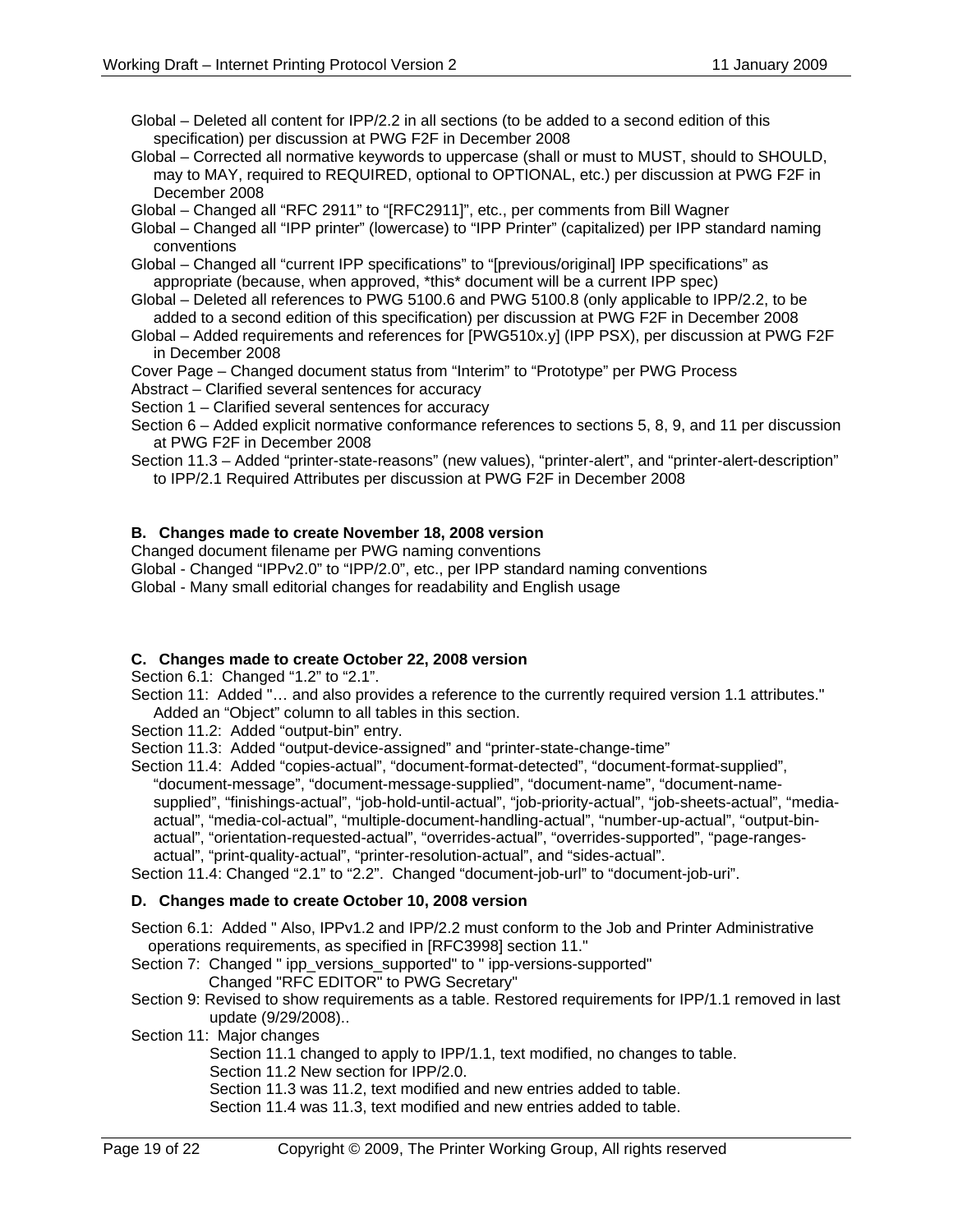#### **E. Changes made to create September 29, 2008 version**

Section 6: Moved 6.1 to 6.4, moved 6.2 to 6.3, added new sections 6.1 and 6.2

In 6.3 and 6.4, changed "current IPP" to "IPP/1.1".

Section 7: Replaced "this document" with "PWG 51XX.X" in three places. Added: " NOTE TO RFC EDITOR: When this document is published, replace 51XX.X with the PWG ISTO document number assigned to this specification."

Section 8: Replaced "For interoperability and basic support for multiple languages, IPP/1.1 conforming Printer implementations MUST support…"

With " IPP/1.1 [RFC2911] requires conforming Printer implementations to support..."

Section 9: Deleted " For interoperability and basic support for security, IPP/1.1 conforming Printer implementations SHOULD support TLS/1.0 [RFC2246] with a mandatory cipher suite of TLS\_DHE\_DSS\_WITH\_3DES\_EDE\_CBC\_SHA."

Section 10.1: Reordered entries to maintain alphabetical/numeric order.

Section 11 Required Attributes: New section. Renumbered remaining sections

#### **F. Changes made to create September 19, 2008 version**

#### Section 7 Added:

The following new keyword values are defined for the ipp\_versions\_supported attribute [RFC2911]:

- '2.0': Meets all the conformance requirements of IPP version 2.0, as specified in this document, in addition to the requirements for IPP/1.1 as specified in [RFC2911] [RFC2911] and RFC 2910 [RFC2910].
- '2.1': Meets all the conformance requirements of IPP version 2.1, as specified in this document, in addition to the requirements for IPP 2.0 as specified above.
- '2.2': Meets all the conformance requirements of IPP version 2.2, as specified in this document, in addition to the requirements for IPP 2.1 as specified above.

#### Section 8 Added:

For interoperability and basic support for multiple languages, IPP/1.1 conforming Printer implementations MUST support the UTF-8 [RFC3629] encoding of Unicode [UNICODE] [ISO10646].

For interoperability and best practice support for multiple languages, IPP/2.0 conforming Printer implementations SHOULD support Network Unicode [RFC5198] - which REQUIRES transmission of well-formed UTF-8 strings and RECOMMENDS transmission of normalized UTF-8 strings in Normalization Form C (NFC) [UAX15].

NFC is defined as the result of performing Canonical Decomposition (into base characters and combining marks) followed by Canonical Composition (into canonical composed characters wherever Unicode has assigned them).

NOTE WELL - Performing normalization on UTF-8 strings received from IPP clients and subsequently storing the results (e.g., in IPP Job objects) could cause false negatives in IPP client searches and failed access (e.g., to IPP Printers with percent-encoded UTF-8 URIs now 'hidden').

#### Section 8 Removed:

In addition to the internationalization requirements in the referenced IPP specifications, it is strongly recommended the inclusion of Network Unicode [RFC5198] to provide support of multiple languages." Was " This document presents no internationalization considerations for IPP implementations beyond those covered in the referenced IPP Specifications."

Section 9 Added: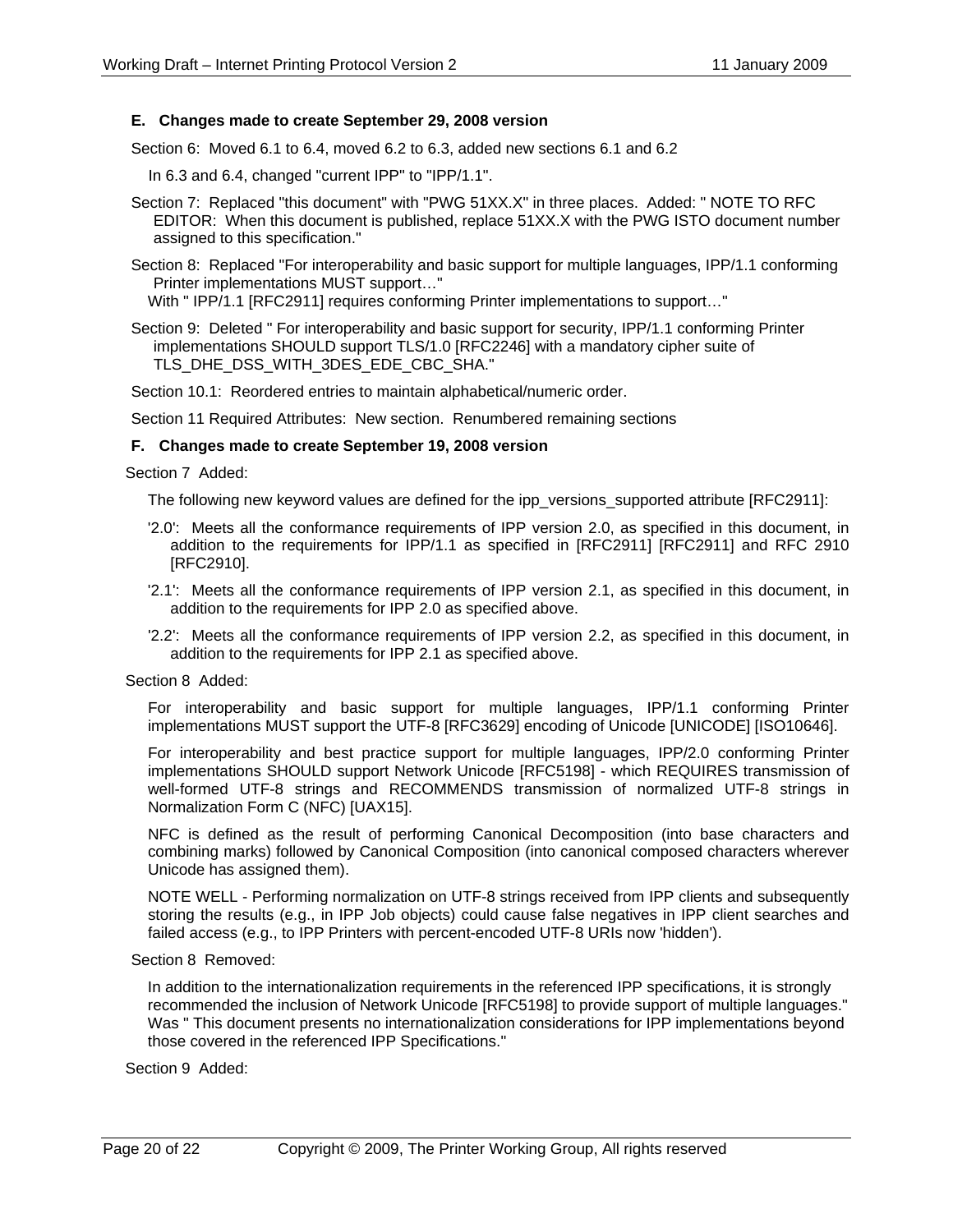For interoperability and basic support for security, IPP/1.1 conforming Printer implementations SHOULD support TLS/1.0 [RFC2246] with a mandatory cipher suite of LS\_DHE\_DSS\_WITH\_3DES\_EDE\_CBC\_SHA.

For interoperability and better support for security, IPP/2.0 conforming Printer implementations SHOULD support TLS/1.1 [RFC4346] with a mandatory cipher suite of TLS\_RSA\_WITH\_3DES\_EDE\_CBC\_SHA.

For interoperability and best practice for security, IPP/2.1 conforming Printer implementations SHOULD support TLS/1.2 [RFC5246] with a mandatory cipher suite of TLS\_RSA\_WITH\_AES\_128\_CBC\_SHA.

For interoperability and best practice for security, IPP/2.2 conforming Printer implementations MUST support TLS/1.2 [RFC5246] with a mandatory cipher suite of TLS\_RSA\_WITH\_AES\_128\_CBC\_SHA.

Section 10 Added:

- [ISO10646] "Information Technology Universal Multiple-octet Coded Character Set (UCS)", ISO/IEC Standard 10646, 2006.
- [RFC2246] T.Dierks, C. Allen, "Transport Layer Security 1.0", RFC 2246, January 1999, http://www.ietf.org/rfc/rfc2246.txt
- [RFC3629] F. Yergeau, "UTF-8 Transformation of ISO 10646", RFC 3629, November 2003, http://www.ietf.org/rfc/rfc3629.txt
- [RFC4346] T.Dierks, E. Rescorla, "Transport Layer Security 1.1", RFC 4346, April 2006, http://www.ietf.org/rfc/rfc4346.txt
- [RFC5246] T.Dierks, E. Rescorla, "Transport Layer Security 1.2", RFC 5246, August 2008, http://www.ietf.org/rfc/rfc5246.txt
- [UAX15] M. Davis, M. Duerst, "Unicode Normalization Forms", Unicode Standard Annex 15, March 2008, http://www.unicode.org/reports/tr15/
- [UNICODE] M. Davis, et al, "Unicode Standard v5.1.0", Unicode Standard, April 2008, http://www.unicode.org/versions/Unicode5.1.0/

#### **G. Changes made to create August 27, 2008 version.**

Section 6.3: Removed entire section

Section 10: Removed references for [JFIF], [RFC2083], [PWG 5102.3], and [X-PRINT].

#### **H. Changes made to create August 15, 2008 version.**

Removed references to "Simple Workgroup Printer", "Enterprise Printer", and "Production Printer". Where appropriate these names were changed to "IPP/2.0", "IPP/2.1", and "IPP/2.2" respectively.

#### **I. Changes made to create August 6, 2008 version.**

Changed format of document location to conform to the PWG Process Specification.

Updated the Table Of Contents.

A global replacement of "Work Group" with "Workgroup".

Section 3 Added 3.1 Rational and 3.2 Use Models text.

Section 4.4 Added "[RFC3382] The 'collection' Attribute Syntax (September 2002)". Also, corrected publication dates for [RFC3380], [RFC3381], [RFC3996], and [RFC3998].